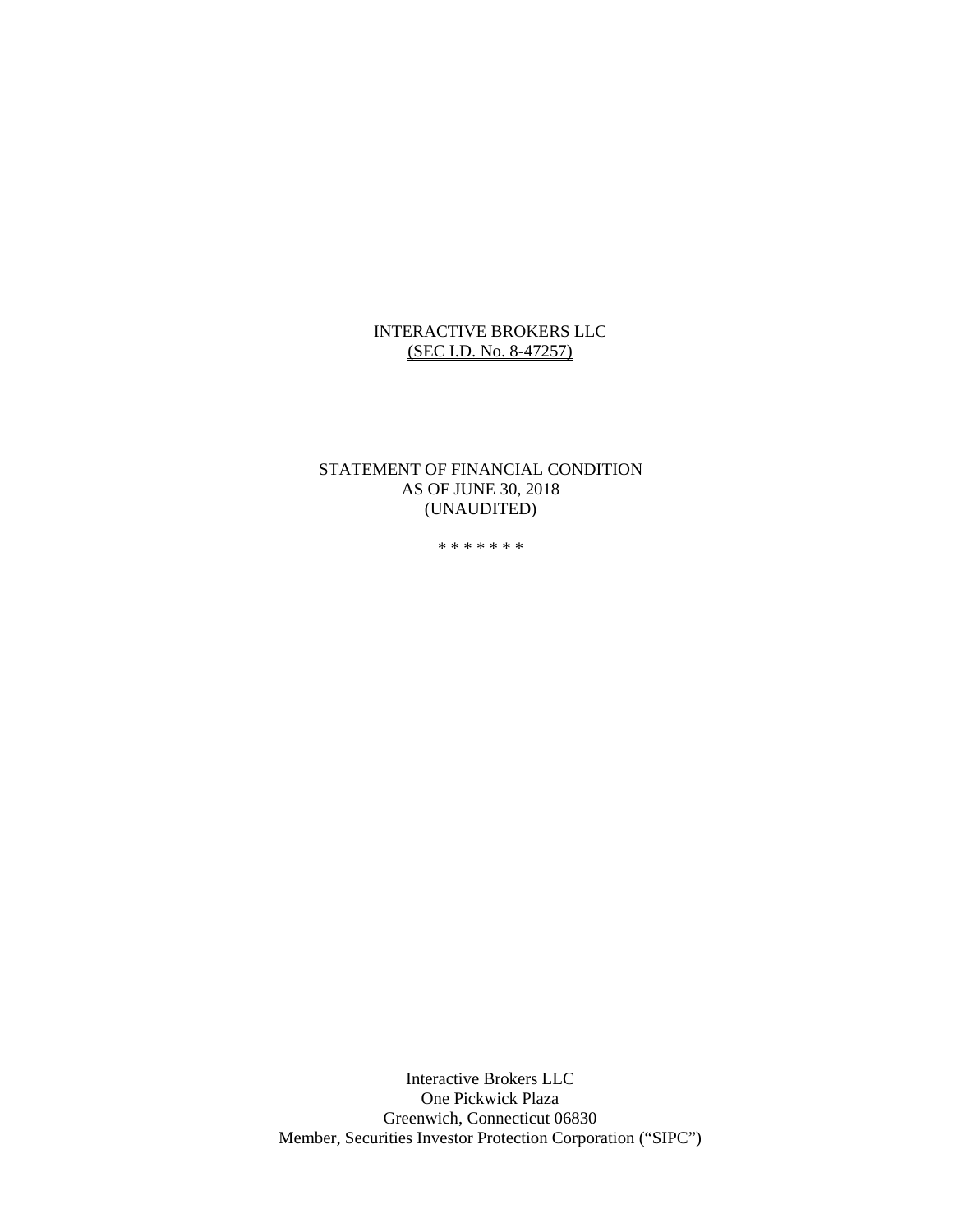# **INTERACTIVE BROKERS LLC**

# **TABLE OF CONTENTS**

| Unaudited Statement of Financial Condition              |      |
|---------------------------------------------------------|------|
| Notes to the Unaudited Statement of Financial Condition | 2-18 |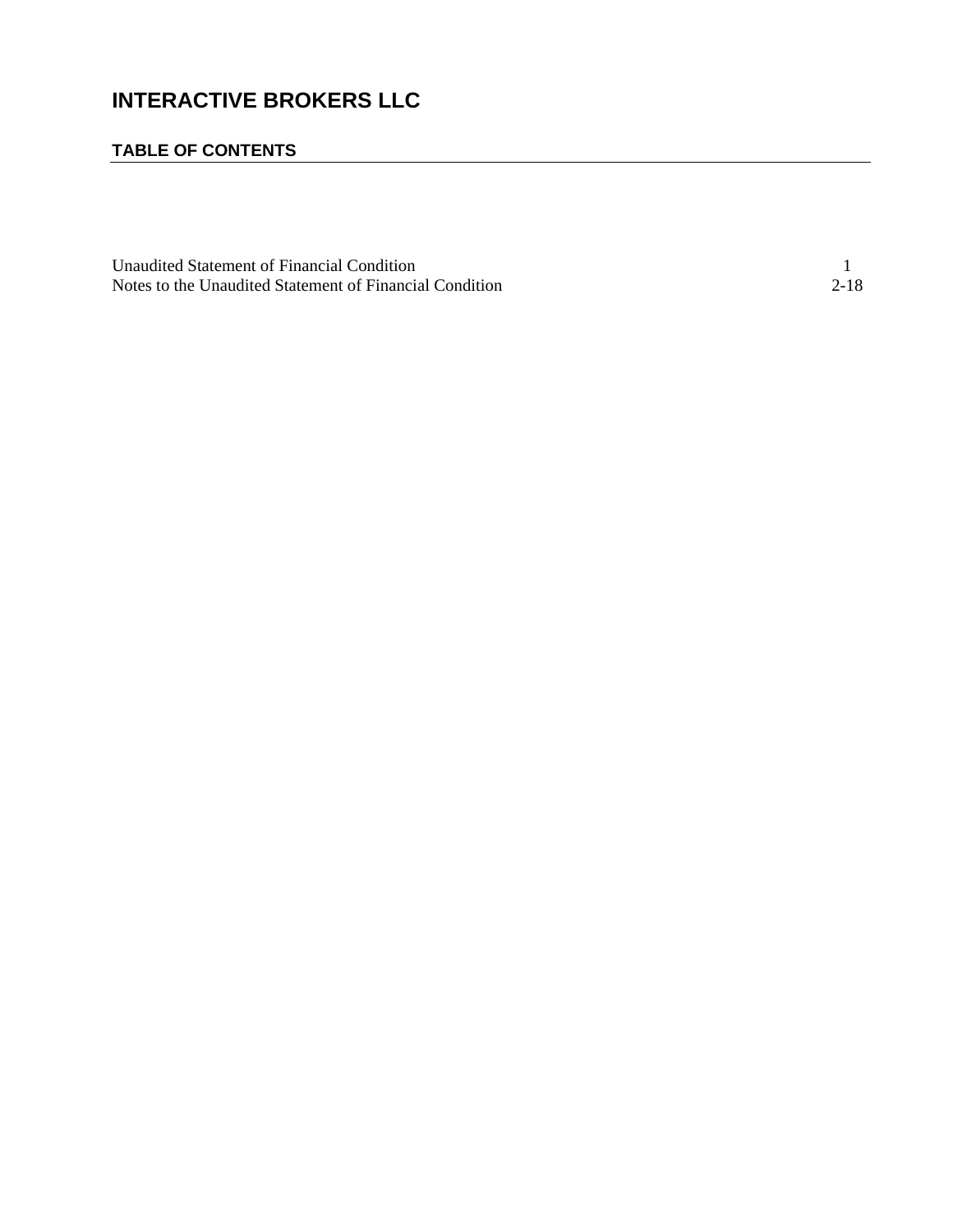# **INTERACTIVE BROKERS LLC**

# **UNAUDITED STATEMENT OF FINANCIAL CONDITION As of June 30, 2018** *(Dollars in Millions)*

| Assets:                                                           |    |        |
|-------------------------------------------------------------------|----|--------|
| Cash and cash equivalents                                         | \$ | 1,696  |
| Cash - segregated for regulatory purposes                         |    | 2,166  |
| Securities - segregated for regulatory purposes                   |    | 13,373 |
| Securities borrowed                                               |    | 3,027  |
| Securities purchased under agreements to resell                   |    | 528    |
| Financial instruments owned, at fair value:                       |    |        |
| Financial instruments owned                                       |    | 1,100  |
| Financial instruments owned and pledged as collateral             |    | 83     |
| Receivables:                                                      |    |        |
| Customers (net of allowance for doubtful accounts of \$39)        |    | 27,415 |
| Brokers, dealers and clearing organizations                       |    | 753    |
| <b>Affiliates</b>                                                 |    | 155    |
| Interest                                                          |    | 103    |
| Other assets                                                      |    | 32     |
| <b>Total assets</b>                                               | S  | 50,431 |
|                                                                   |    |        |
| Liabilities:                                                      |    |        |
| Short-term borrowings                                             | \$ | 17     |
| Payables to customers                                             |    | 41,411 |
| Securities loaned                                                 |    | 3,629  |
| Financial instruments sold, but not yet purchased, at fair value: |    | 352    |
| Other payables:                                                   |    |        |
| Brokers, dealers and clearing organizations                       |    | 157    |
| Accounts payable, accrued expenses and other liabilities          |    | 56     |
| <b>Affiliates</b>                                                 |    | 58     |
| Interest                                                          |    | 24     |
|                                                                   |    | 45,704 |
| Members' capital                                                  |    | 4,727  |

See accompanying notes to the statement of financial condition.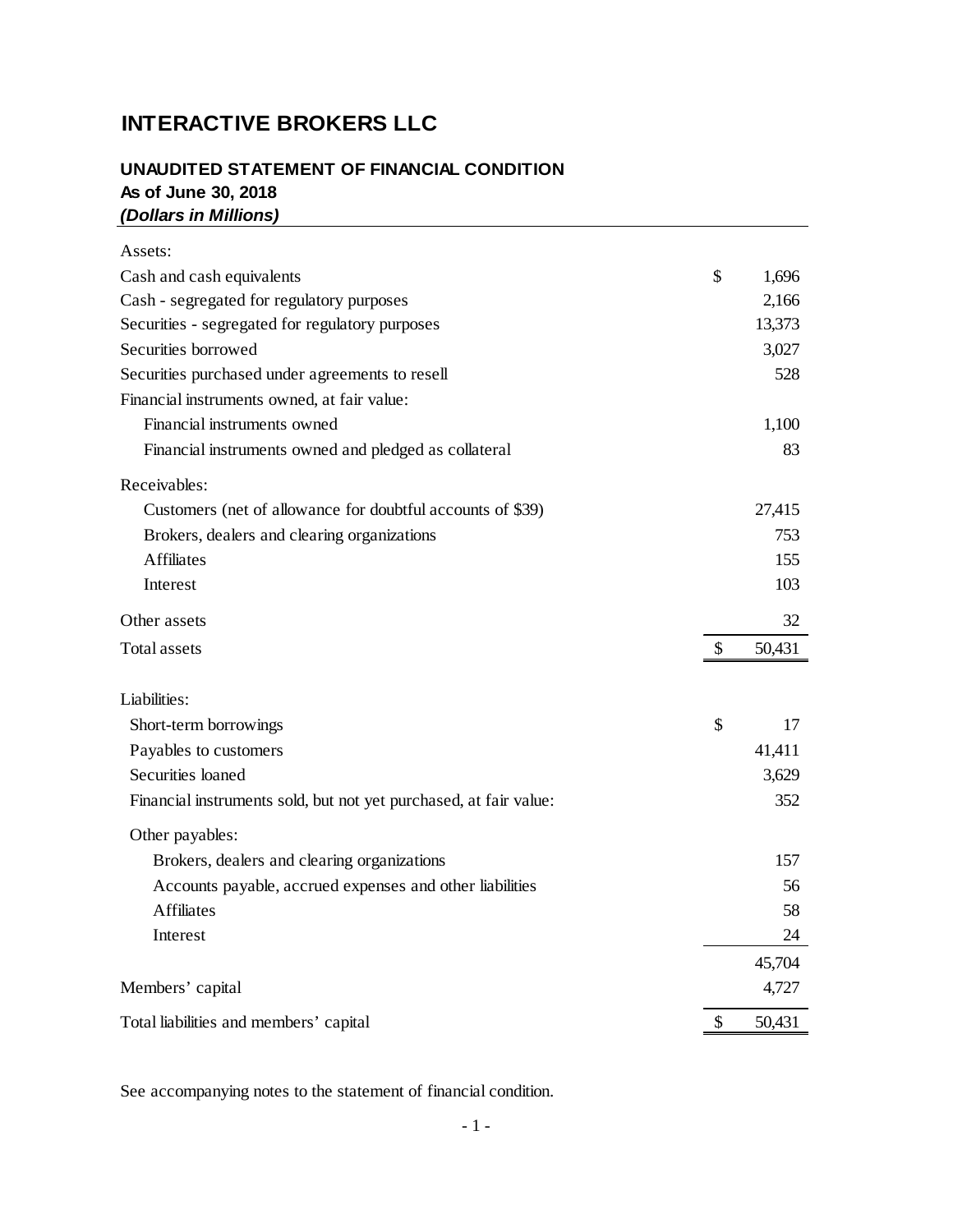# **1. ORGANIZATION AND NATURE OF BUSINESS**

Interactive Brokers LLC (the "Company"), a Connecticut limited liability company, is a brokerdealer registered under the Securities Exchange Act of 1934 (the "Exchange Act") with the Securities and Exchange Commission ("SEC") and is a member of the Financial Industry Regulatory Authority ("FINRA") and various securities and commodities exchanges. The Company is also a member of the National Futures Association ("NFA") and is registered with Commodity Futures Trading Commission ("CFTC") as a Futures Commission Merchant and a Foreign Exchange Dealer.

The Company executes and clears securities and commodities transactions for customers. Certain transactions are cleared through other clearing brokers. Accordingly, the Company carries securities accounts for customers and is subject to the requirements of Rule 15c3-3 under the Exchange Act pertaining to the possession or control of customer-owned assets and reserve requirements. The Company carries customer commodities accounts and is subject to the segregation requirements of the Commodity Exchange Act. The Company is subject to the Uniform Net Capital Rule (Rule 15c3- 1) under the Exchange Act and the CFTC's minimum financial requirements (Regulations 1.17 and 5.7).

The Company is 99.9% owned by IBG LLC, (the "Parent"), a Connecticut limited liability company. The Company has several affiliates which are also majority owned by the Parent (Note 7). The Parent and its subsidiaries, including the Company are consolidated into Interactive Brokers Group, Inc. ("IBG, Inc."), a publicly traded U.S. corporation.

# **2. SIGNIFICANT ACCOUNTING POLICIES**

# *Basis of Presentation*

This statement of financial condition is presented in U.S. dollars and has been prepared pursuant to accounting standards generally accepted in the U.S. ("U.S. GAAP").

# *Statement of Financial Condition Presentation Changes*

The Company reclassified restricted cash amounts previously included within "cash and securities – segregated for regulatory purposes" into a separate line item, "cash – segregated for regulatory purposes," in the statement of financial condition to be consistent with the prescribed presentation of restricted cash in the statement of cash flows under Financial Accounting Standards Board ("FASB") Accounting Standards Update ("ASU") No. 2016-18, "Statement of Cash Flows (Topic 230) – Restricted Cash" ("ASU 2016-18").

# *Use of Estimates*

The preparation of financial statements in conformity with U.S. GAAP requires management to make estimates and assumptions that affect the reported amounts and disclosures in the statement of financial condition and accompanying notes. These estimates and assumptions are based on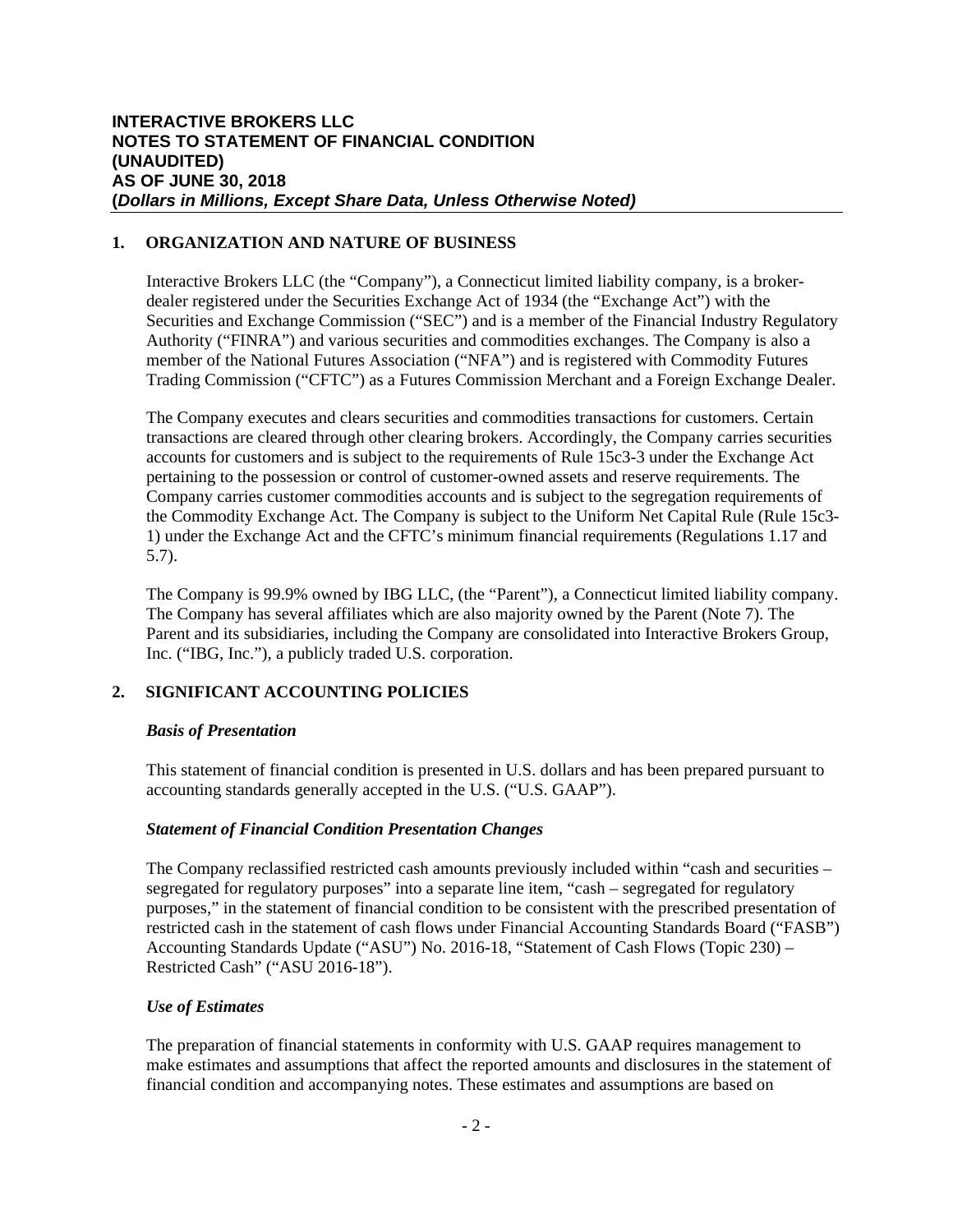judgment and the best available information at the time. Therefore, actual results could differ materially from those estimates. Such estimates include the allowance for doubtful accounts, compensation accruals, and contingency reserves.

# *Fair Value*

Substantially all of the Company's assets and liabilities, including financial instruments are carried at fair value based on published market prices and are marked to market, or are assets and liabilities which are short-term in nature and are carried at amounts that approximate fair value. The Company applies the fair value hierarchy in accordance with FASB Accounting Standards Codification ("ASC") Topic 820, "Fair Value Measurement" ("ASC Topic 820"), to prioritize the inputs to valuation techniques used to measure fair value. The hierarchy gives the highest priority to unadjusted quoted prices in active markets for identical assets and liabilities and the lowest priority to unobservable inputs.

The three levels of the fair value hierarchy are:

- Level 1 Unadjusted quoted prices in active markets that are accessible at the measurement date for identical, unrestricted assets or liabilities.
- Level 2 Quoted prices for similar assets in an active market, quoted prices in markets that are not considered to be active or financial instruments for which all significant inputs are observable, either directly or indirectly.
- Level 3 Prices or valuations that require inputs that are both significant to fair value measurement and unobservable.

Financial instruments owned, at fair value and financial instruments sold, but not yet purchased, at fair value are generally classified as Level 1 of the fair value hierarchy. The Company's Level 1 financial instruments, which are valued using quoted market prices as published by exchanges and clearing houses or otherwise broadly distributed in active markets, include active listed options and U.S. government securities which are included in securities – segregated for regulatory purposes and in financial instruments owned and pledged as collateral in the statement of financial condition.

Currency forward contracts are valued using broadly distributed bank and broker prices, and are classified as Level 2 of the fair value hierarchy since inputs to their valuation can be generally corroborated by market data. Other securities that are not traded in active markets are also classified as Level 2 of the fair value hierarchy.

# *Cash and Cash Equivalents*

Cash and cash equivalents consist of deposits with banks and all highly liquid investments, with maturities of three months or less, that are not segregated and deposited for regulatory purposes or to meet margin requirements at clearing houses.

# *Cash and Securities - Segregated for Regulatory Purposes*

As a result of customer activities, the Company is obligated by rules mandated by its primary regulators to segregate or set aside cash or qualified securities to satisfy such regulations, which have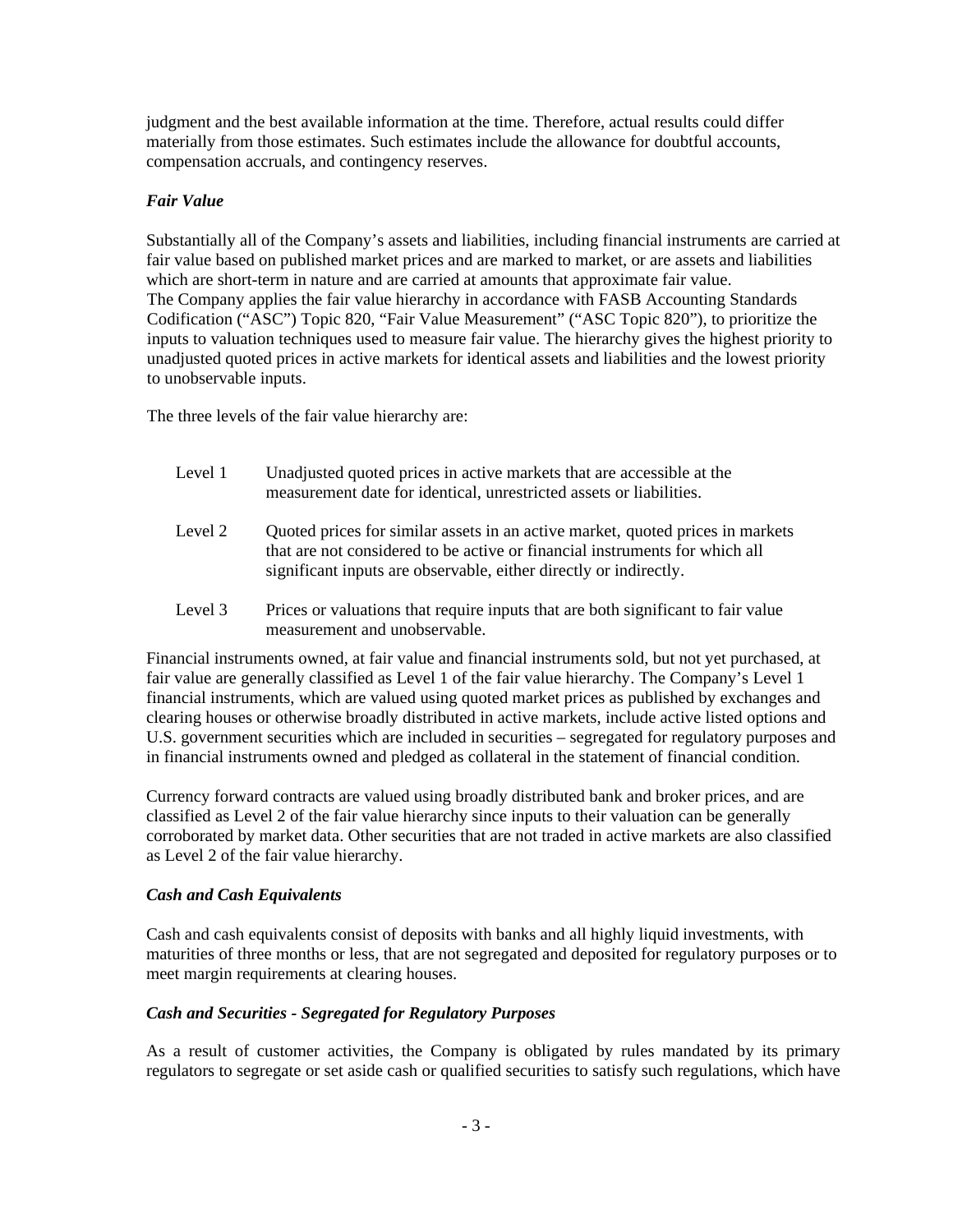been promulgated to protect customer assets. At June 30, 2018, securities segregated for regulatory purposes consisted of U.S. government securities of \$4.4 billion and securities purchased under agreements to resell of \$9.0 billion, which amounts approximate fair value.

#### *Securities Borrowed and Securities Loaned*

Securities borrowed and securities loaned are recorded at the amount of the cash collateral advanced or received. Securities borrowed transactions require the Company to provide the counterparties with collateral, which may be in the form of cash or other securities. With respect to securities loaned, the Company receives collateral, which may be in the form of cash or other securities in an amount generally in excess of the fair value of the securities loaned. The Company monitors the market value of securities borrowed and loaned on a daily basis, with additional collateral obtained or refunded as permitted contractually. It is the Company's policy to net, in the statement of financial condition, securities borrowed and securities loaned entered into with the same counterparty that meet the offsetting requirements prescribed in FASB ASC Topic 210-20, "Balance Sheet – Offsetting" ("ASC Topic 210-20").

# *Securities Purchased Under Agreements to Resell and Securities Sold Under Agreements to Repurchase*

Securities purchased under agreements to resell and securities sold under agreements to repurchase, which are reported as collateralized financing transactions, are recorded at contract value, which approximates fair value. To ensure that the fair value of the underlying collateral remains sufficient, the collateral is valued daily with additional collateral obtained or excess collateral returned, as permitted under contractual provisions. It is the Company's policy to net, in the statement of financial condition, securities purchased under agreements to resell transactions and securities sold under agreements to repurchase transactions entered into with the same counterparty that meet the offsetting requirements prescribed in ASC Topic 210-20.

# *Financial Instruments Owned and Financial Instruments Sold, But Not Yet Purchased, at Fair Value*

Financial instrument transactions are accounted for on a trade date basis. Financial instruments owned and financial instruments sold, but not yet purchased are stated at fair value based upon quoted market prices. The Company's financial instruments pledged to counterparties where the counterparty has the right, by contract or custom, to sell or repledge the financial instruments are reported as financial instruments owned and pledged as collateral in the statement of financial condition.

The Company also enters into currency forward contracts. These transactions, which are also accounted for on a trade date basis, are agreements to exchange a fixed amount of one currency for a specified amount of a second currency at completion of the currency forward contract term. Unrealized mark-to-market gains and losses on currency forward contracts are included in financial instruments owned, at fair value or financial instruments sold, but not yet purchased, at fair value in the statement of financial condition.

#### *Currency Spot and Forward Contracts*

The Company enters into currency swap contracts for customer funds denominated in foreign currencies to obtain U.S. dollars, with a locked-in rate of return, for the purpose of making bank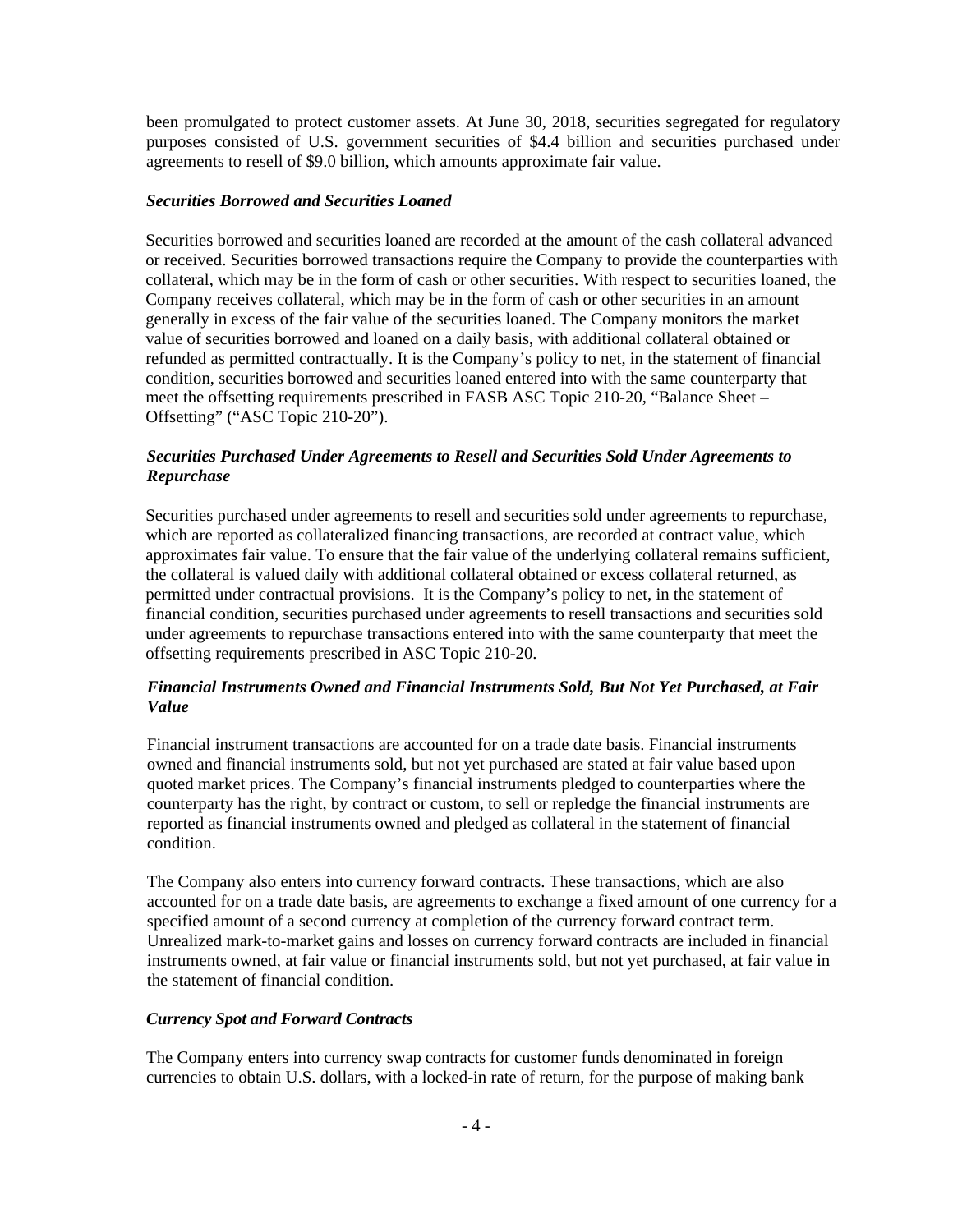deposits denominated in U.S. dollars to satisfy regulatory segregation requirements and on behalf of its affiliates. A currency swap contract is an agreement to exchange a fixed amount of one currency for a specified amount of a second currency at the outset and exchange back a specified amount at completion of the swap term (i.e., the forward contract). Interest rate differences, between currencies, are captured in the contractual swap rates. The Company also executes currency spot contracts on behalf of its customers and affiliates. These currency spot and forward transactions are recorded on a trade date basis at fair value based on distributed bank and broker prices. Included in receivables from and payables to brokers, dealers and clearing organizations are \$17 and \$8, respectively, which represent unsettled amounts of currency spot and forward contracts at June 30, 2018.

#### *Customer Receivables and Payables*

Customer securities transactions are recorded on a settlement date basis and customer commodities transactions are recorded on a trade date basis. Receivables from and payables to customers include amounts due on cash and margin transactions, including futures contracts transacted on behalf of customers. Securities owned by customers, including those that collateralize margin loans or other similar transactions, are not reported in the statement of financial condition.

Receivables from institutional non-cleared customers and payables for execution and clearing fees are included in other assets and accounts payable, accrued expenses and other liabilities, respectively, in the statement of financial condition.

#### *Receivables from and Payables to Brokers, Dealers and Clearing Organizations*

Receivables from and payables to brokers, dealers and clearing organizations include net receivables and payables from unsettled trades, including amounts related to futures and options on futures contracts executed on behalf of customers, amounts receivable for securities not delivered by the Company to the purchaser by the settlement date ("fails to deliver") and cash deposits. Payables to brokers, dealers and clearing organizations also include amounts payable for securities not received by the Company from a seller by the settlement date ("fails to receive").

#### *Property and Equipment*

Property and equipment, which are included in other assets in the statement of financial condition, consist of leasehold improvements, computer equipment, acquired technology, and office furniture and equipment.

Property and equipment are recorded at historical cost, less accumulated depreciation and amortization. Additions and improvements that extend the lives of assets are capitalized, while expenditures for repairs and maintenance are expensed as incurred. Depreciation and amortization are computed using the straight-line method. Equipment is depreciated over the estimated useful lives of the assets, while leasehold improvements are amortized over the lesser of the estimated economic useful life of the asset or the term of the lease. Computer equipment is depreciated over three to five years and office furniture and equipment are depreciated over five to seven years. Upon retirement or disposition of property and equipment, the cost and related accumulated depreciation are removed from the statement of financial condition. Fully depreciated (or amortized) assets are retired on an annual basis.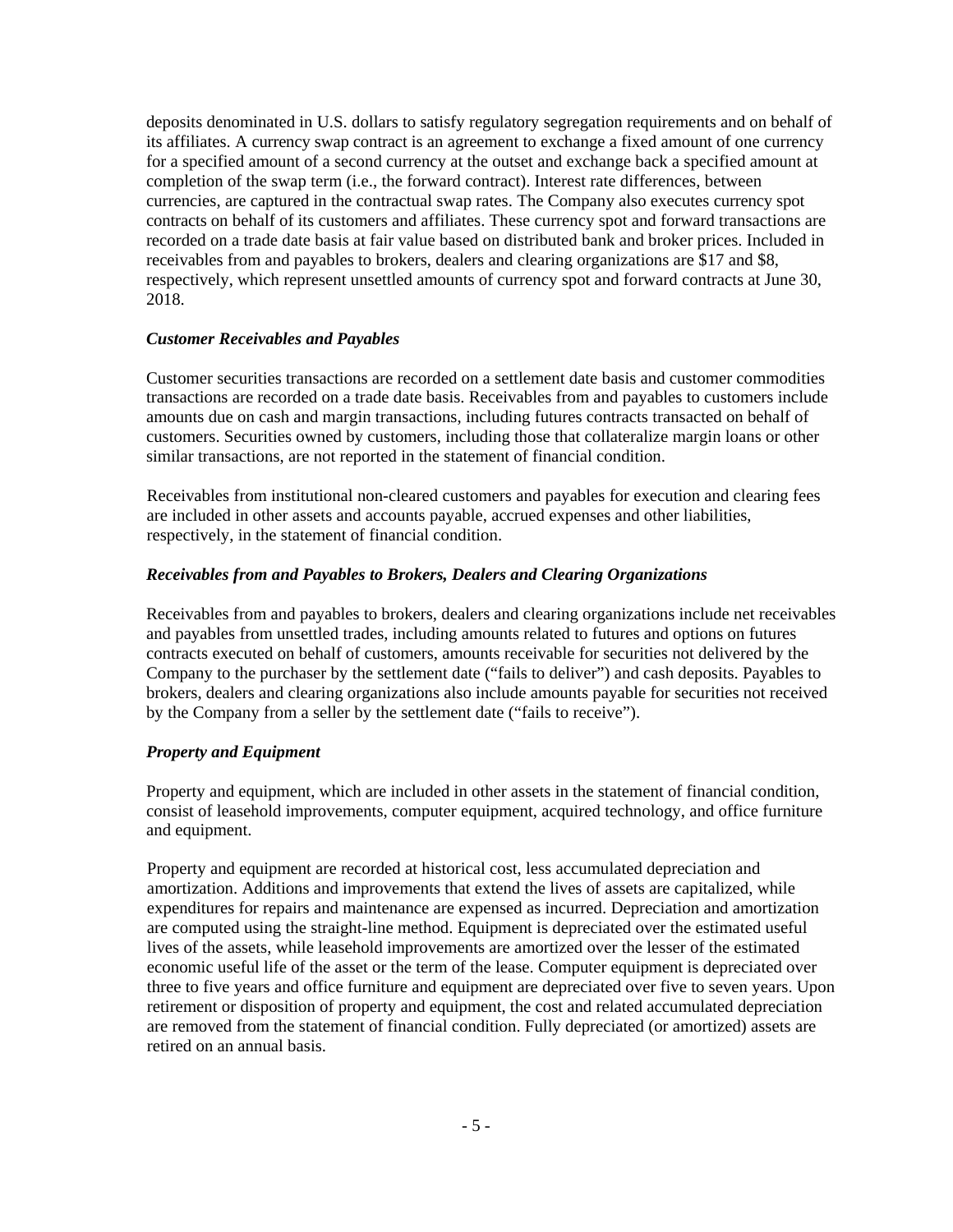#### *Stock-Based Compensation*

The Company follows FASB ASC Topic 718, "Compensation - Stock Compensation" ("ASC Topic 718"), to account for its employees' participation in IBG, Inc.'s stock-based compensation plans. ASC Topic 718 requires all share-based payments to employees to be recognized in the statement of financial condition using a fair value-based method. Grants, which are denominated in U.S. dollars, are communicated to employees in the year of grant, thereby establishing the fair value of each grant.

Awards granted under the stock-based compensation plans are subject to the plans' post-employment provisions in the event an employee ceases employment with the Company. The plans provide that employees who discontinue employment with the Company without cause and continue to meet the terms of the plans' post-employment provisions will be eligible to earn 50% of previously granted but not yet earned awards, unless the employee is over the age of 59, in which case the employee would be eligible to receive 100% of previously granted but not yet earned awards.

#### *Recently Issued Accounting Pronouncements*

Following is a summary of recently issued FASB Accounting Standards Updates ("ASUs") that may affect the Company's statement of financial condition:

|             | Affects                                                                                                                                                                                                | <b>Status</b>                                                                                                                                     |
|-------------|--------------------------------------------------------------------------------------------------------------------------------------------------------------------------------------------------------|---------------------------------------------------------------------------------------------------------------------------------------------------|
| ASU 2016-02 | <i>Leases (Topic 842):</i> Requires the recognition of a right-of-use<br>asset and a lease liability for leases previousely classified as<br>operating lease in the statements of financial condition. | Effective for fiscal years beginning after<br>December 15, 2018.                                                                                  |
| ASU 2016-13 | Financial Instruments - Credit Losses (Topic 326):<br>Measurement of Credit Losses on Financial Instruments.                                                                                           | Effective for fiscal years beginning after<br>December 15, 2019.                                                                                  |
| ASU 2017-08 | Receivables - Nonrefundable Fees and Other Costs (Subtopic<br>$310-20$ ): A mending the amortization period for certain<br>purchased callable debt securities held at a premium.                       | Effective for fiscal years, and interimperiods<br>within those fiscal years, beginning after<br>December 15, 2018.                                |
| ASU 2018-03 | Technical Correction and Improvements to Financial<br><i>Instruments - Overall (Subtopic 825-10):</i> Recognition and<br>Measurement of Financial Assets and Financial Liabilities.                    | Effective for fiscal years beginning after<br>December 15, 2017 and interimperiods<br>within those fiscal years beginning after<br>June 15, 2018. |
| ASU 2018-07 | Compensation - Stock Compensation (Topic 718):<br>Improvements to Nonemployee Share-Based Payment<br>Accounting.                                                                                       | Effective for fiscal years, and interimperiods<br>within those fiscal years, beginning after<br>December 15, 2018.                                |

Adoption of the ASUs that became effective during 2018, prior to the issuance of the Company's statement of financial condition, had no material effect on the statement of financial condition.

#### **3. TRADING ACTIVITIES AND RELATED RISKS**

The Company's trading activities are comprised of providing securities brokerage services. Trading activities expose the Company to market and credit risks. These risks are managed in accordance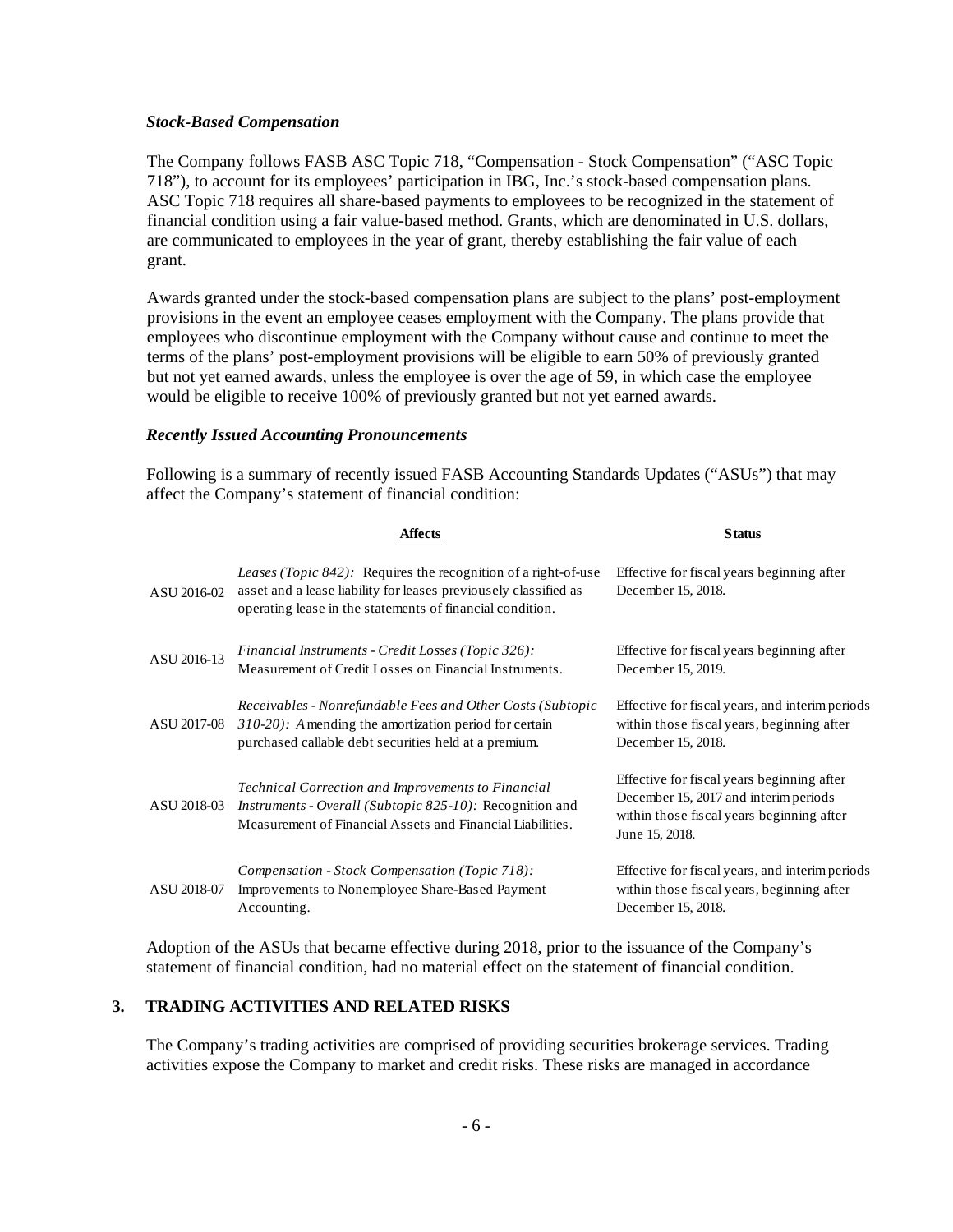with established risk management policies and procedures. To accomplish this, management has established a risk management process that includes:

- a regular review of the risk management process by executive management as part of its oversight role;
- defined risk management policies and procedures supported by a rigorous analytic framework; and
- articulated risk tolerance levels as defined by executive management that are regularly reviewed to ensure that the Company's risk-taking is consistent with its business strategy, capital structure, and current and anticipated market conditions.

#### *Market Risk*

The Company is exposed to various market risks. Exposures to market risks arise from foreign currency exchange rate fluctuations and changes in interest rates. The following discussion describes the types of market risk faced:

#### *Currency Risk*

Currency risk arises from the possibility that fluctuations in foreign exchange rates will impact the value of financial instruments. The Company manages this risk using spot (i.e., cash) currency transactions and currency forward contracts.

#### *Interest Rate Risk*

Interest rate risk arises from the possibility that changes in interest rates will affect the value of financial instruments. The Company is exposed to interest rate risk on cash and margin balances and fixed income securities. These risks are managed through investment policies and by entering into interest rate futures contracts.

# *Credit Risk*

The Company is exposed to risk of loss if a customer, counterparty or issuer fails to perform its obligations under contractual terms ("default risk"). Both cash instruments and derivatives expose the Company to default risk. The Company has established policies and procedures for mitigating credit risk on principal transactions, including reviewing and establishing limits for credit exposure, maintaining collateral, and continually assessing the creditworthiness of counterparties.

The Company's credit risk is limited in that substantially all of the contracts entered into are settled directly at securities and commodities clearing houses and a small portion is settled through member firms and banks with substantial financial and operational resources. The Company seeks to control the risks associated with its customer margin activities by requiring customers to maintain collateral in compliance with regulatory and internal guidelines.

In the normal course of business, the Company executes, settles, and finances various customer securities transactions. Execution of these transactions includes the purchase and sale of securities which exposes the Company to default risk arising from the potential that customers or counterparties may fail to satisfy their obligations. In these situations, the Company may be required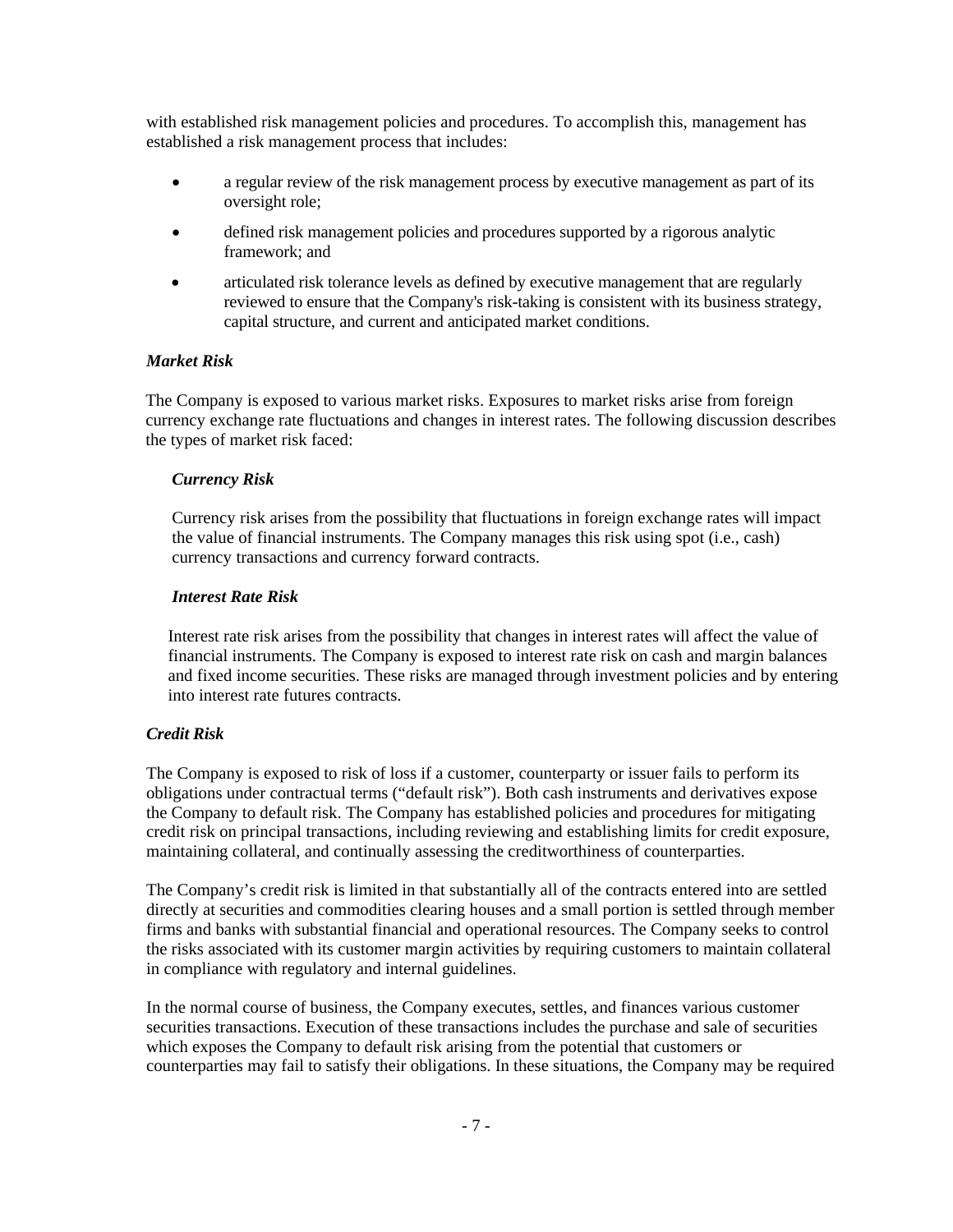to purchase or sell financial instruments at unfavorable market prices to satisfy obligations to customers or counterparties. Liabilities to other brokers and dealers related to unsettled transactions (i.e., securities fails to receive) are recorded at the amount for which the securities were purchased, and are paid upon receipt of the securities from other brokers or dealers. In the case of aged securities fails to receive, the Company may purchase the underlying security in the market and seek reimbursement for any losses from the counterparty.

For cash management purposes, the Company enters into short-term securities purchased under agreements to resell and securities sold under agreements to repurchase transactions ("repos") in addition to securities borrowing and lending arrangements, all of which may result in credit exposure in the event the counterparty to a transaction is unable to fulfill its contractual obligations. Repos are collateralized by securities with a market value in excess of the obligation under the contract. Similarly, securities lending agreements are collateralized by deposits of cash or securities. The Company attempts to minimize credit risk associated with these activities by monitoring collateral values on a daily basis and requiring additional collateral to be deposited with or returned to the Company as permitted under contractual provisions.

# *Concentrations of Credit Risk*

The Company's exposure to credit risk associated with its brokerage and other activities is measured on an individual counterparty basis, as well as by groups of counterparties that share similar attributes. Concentrations of credit risk can be affected by changes in political, industry or economic factors. To reduce the potential for risk concentration, credit limits are established and exposure is monitored in light of changing counterparty and market conditions. As of June 30, 2018, the Company did not have any material concentrations of credit risk outside the ordinary course of business.

# *Off-Balance Sheet Risks*

The Company may be exposed to a risk of loss not reflected in the statement of financial condition to settle futures and certain over-the-counter contracts at contracted prices, which may require repurchase or sale of the underlying products in the market at prevailing prices. Accordingly, these transactions result in off-balance sheet risk as the Company's cost to liquidate such contracts may exceed the amounts reported in the Company's statement of financial condition.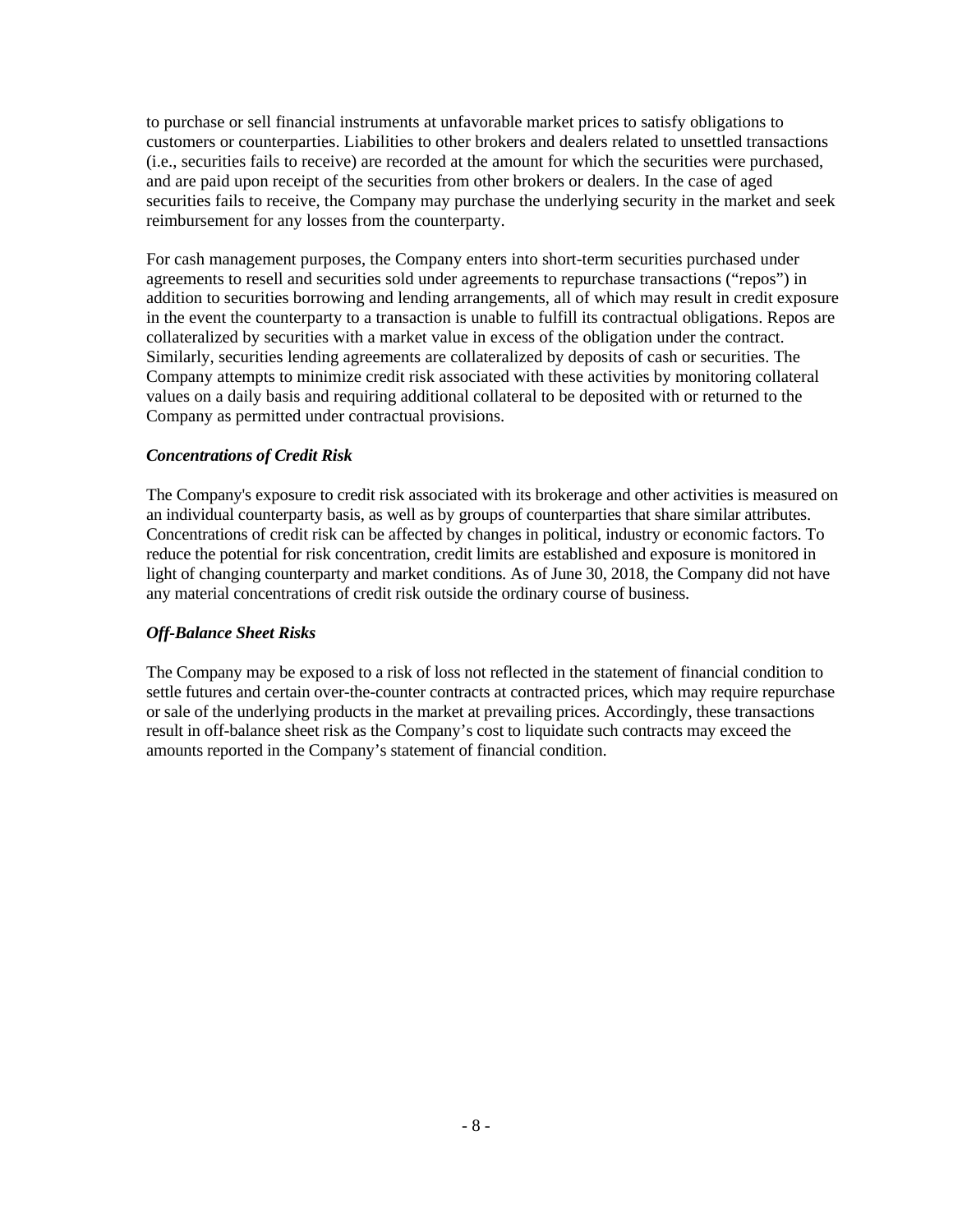# **4. FINANCIAL ASSETS AND FINANCIAL LIABILITIES**

#### *Financial Assets and Liabilities Measured at Fair Value on a Recurring Basis*

The following tables set forth, by level within the fair value hierarchy (see Note 2), financial assets and liabilities, measured at fair value on a recurring basis as of June 30, 2018. As required by ASC Topic 820, financial assets and financial liabilities are classified in their entirety based on the lowest level of input that is significant to the respective fair value measurement.

|                                                                  | <b>Financial Assets At Fair Value as of</b><br>June 30, 2018 |                                           |    |               |    |         |    |              |  |  |
|------------------------------------------------------------------|--------------------------------------------------------------|-------------------------------------------|----|---------------|----|---------|----|--------------|--|--|
|                                                                  |                                                              | Level 1                                   |    | Level 2       |    | Level 3 |    | <b>Total</b> |  |  |
| Securities segregated for regulatory purposes                    | \$                                                           | 4,371                                     | \$ |               | \$ |         | \$ | 4,371        |  |  |
| Financial instruments owned, at fair value                       |                                                              |                                           |    |               |    |         |    |              |  |  |
| Options                                                          |                                                              | 1,074                                     |    |               |    |         |    | 1,074        |  |  |
| U.S. government securities                                       |                                                              | 104                                       |    |               |    |         |    | 104          |  |  |
| Currency forward contracts                                       |                                                              |                                           |    | 5             |    |         |    | 5            |  |  |
|                                                                  |                                                              | 5,549                                     |    | 5             |    |         |    | 5,554        |  |  |
|                                                                  |                                                              | Financial Liabilities At Fair Value as of |    |               |    |         |    |              |  |  |
|                                                                  |                                                              |                                           |    | June 30, 2018 |    |         |    |              |  |  |
|                                                                  |                                                              | Level 1                                   |    | Level 2       |    | Level 3 |    | <b>Total</b> |  |  |
| Financial instruments sold, but not yet purchased, at fair value |                                                              |                                           |    |               |    |         |    |              |  |  |
| Options                                                          | \$                                                           | 347                                       | \$ |               | \$ |         | \$ | 347          |  |  |
| Currency forward contracts                                       |                                                              |                                           |    | 5             |    |         |    | 5            |  |  |
|                                                                  |                                                              | 347                                       | \$ | 5             | \$ |         | \$ | 352          |  |  |

There were no transfers of financial assets and financial liabilities between Levels 1 and 2 during the period ended June 30, 2018. The Company has no Level 3 assets.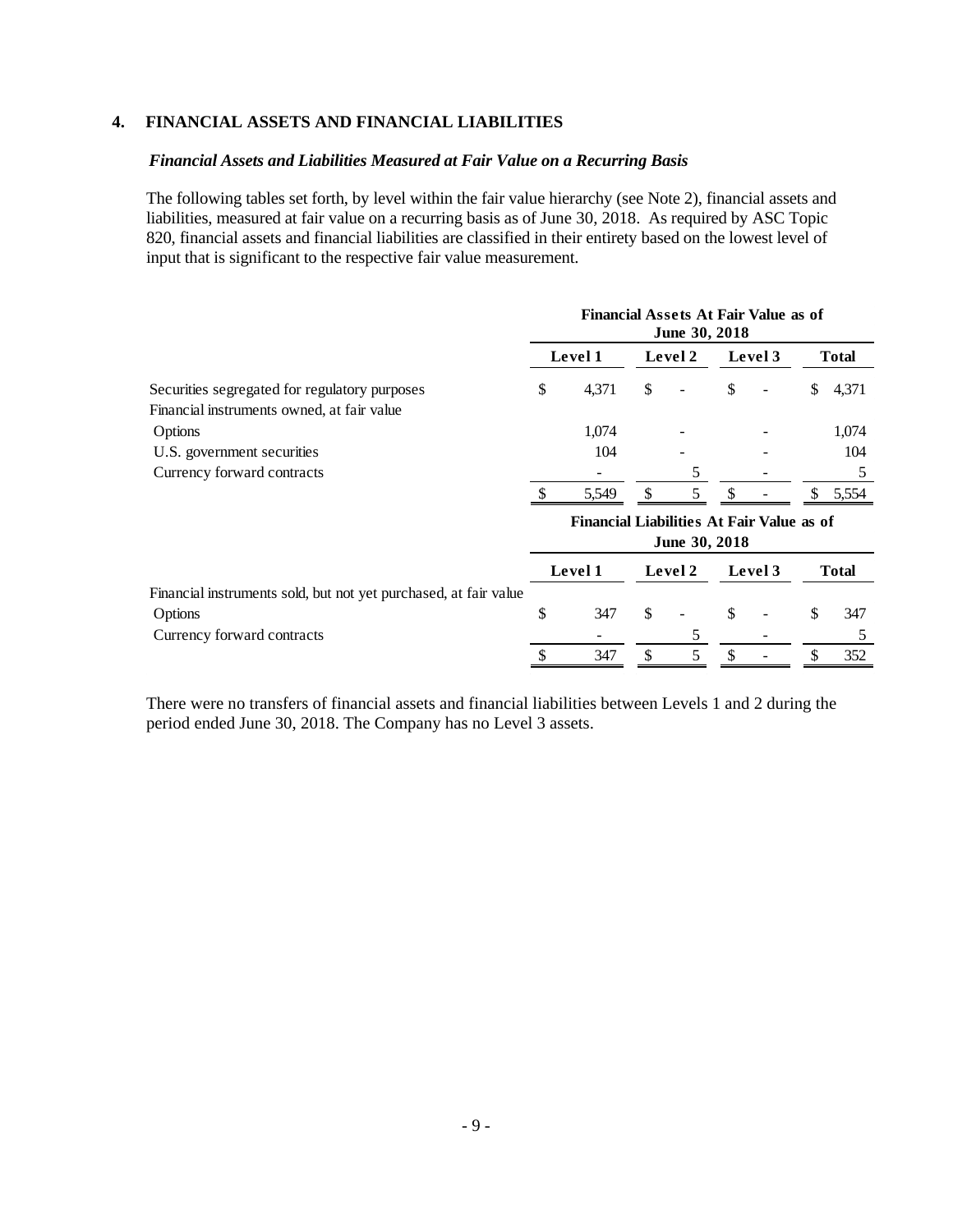#### *Financial Assets and Financial Liabilities Not Measured at Fair Value*

The following table represents the carrying value, fair value and fair value hierarchy category of certain financial assets and liabilities that are not recorded at fair value in the Company's statement of financial condition. The following table excludes all non-financial assets and liabilities.

|                                                              | As of June 30, 2018 |              |             |          |         |  |  |  |
|--------------------------------------------------------------|---------------------|--------------|-------------|----------|---------|--|--|--|
|                                                              | <b>Carrying</b>     | Fair         |             |          |         |  |  |  |
|                                                              | <b>Value</b>        | <b>Value</b> | Level 1     | Level 2  | Level 3 |  |  |  |
| Financial Assets, not measured at fair value:                |                     |              |             |          |         |  |  |  |
| Cash and cash equivalents                                    | \$<br>1,696         | \$<br>1,696  | \$<br>1,696 | \$       | \$      |  |  |  |
| Cash - segregated for regulatory purposes                    | 2,166               | 2,166        | 2,166       |          |         |  |  |  |
| Securities - segregated for regulatory purposes              | 9,002               | 9,002        |             | 9,002    |         |  |  |  |
| Securities borrowed                                          | 3,027               | 3,027        |             | 3,027    |         |  |  |  |
| Securities purchased under agreements to resell              | 528                 | 528          |             | 528      |         |  |  |  |
| Receivables from customer                                    | 27,415              | 27,415       |             | 27,415   |         |  |  |  |
| Receivables from brokers, dealers and clearing organizations | 753                 | 753          |             | 753      |         |  |  |  |
| Receivables from affiliates                                  | 155                 | 155          |             | 155      |         |  |  |  |
| Interest receivable                                          | 103                 | 103          |             | 103      |         |  |  |  |
| Other assets                                                 | $\overline{c}$      | 3            |             | 3        |         |  |  |  |
| Total Financial Assets, not measured at fair value:          | \$44,847            | \$44,848     | \$<br>3,862 | \$40,986 | S.      |  |  |  |
| Financial Liabilities, not measured at fair value:           |                     |              |             |          |         |  |  |  |
| Short-term borrowings                                        | 17                  | 17           |             | 17       |         |  |  |  |
| Payables to customers                                        | 41,411              | 41,411       |             | 41,411   |         |  |  |  |
| Securities loaned                                            | 3,629               | 3,629        |             | 3,629    |         |  |  |  |
| Payables to brokers, dealers and clearing organizations      | 157                 | 157          |             | 157      |         |  |  |  |
| Total Financial Liabilities, not measured at fair value:     | \$45,214            | \$45,214     | \$          | \$45,214 | \$      |  |  |  |

# *Netting of Financial Assets and Financial Liabilities*

It is the Company's policy to net securities borrowed and securities loaned, and securities purchased under agreements to resell and securities sold under agreements to repurchase that meet the offsetting requirements prescribed in ASC Topic 210-20. In the tables below, the amounts of financial instruments that are not offset in the statement of financial condition, but could be netted against cash or financial instruments with specific counterparties under master netting agreements, according to the terms of the agreements, including clearing houses or over the counter currency forward contract counterparties, are presented to provide financial statement readers with the Company's net payable or receivable with counterparties for these financial instruments.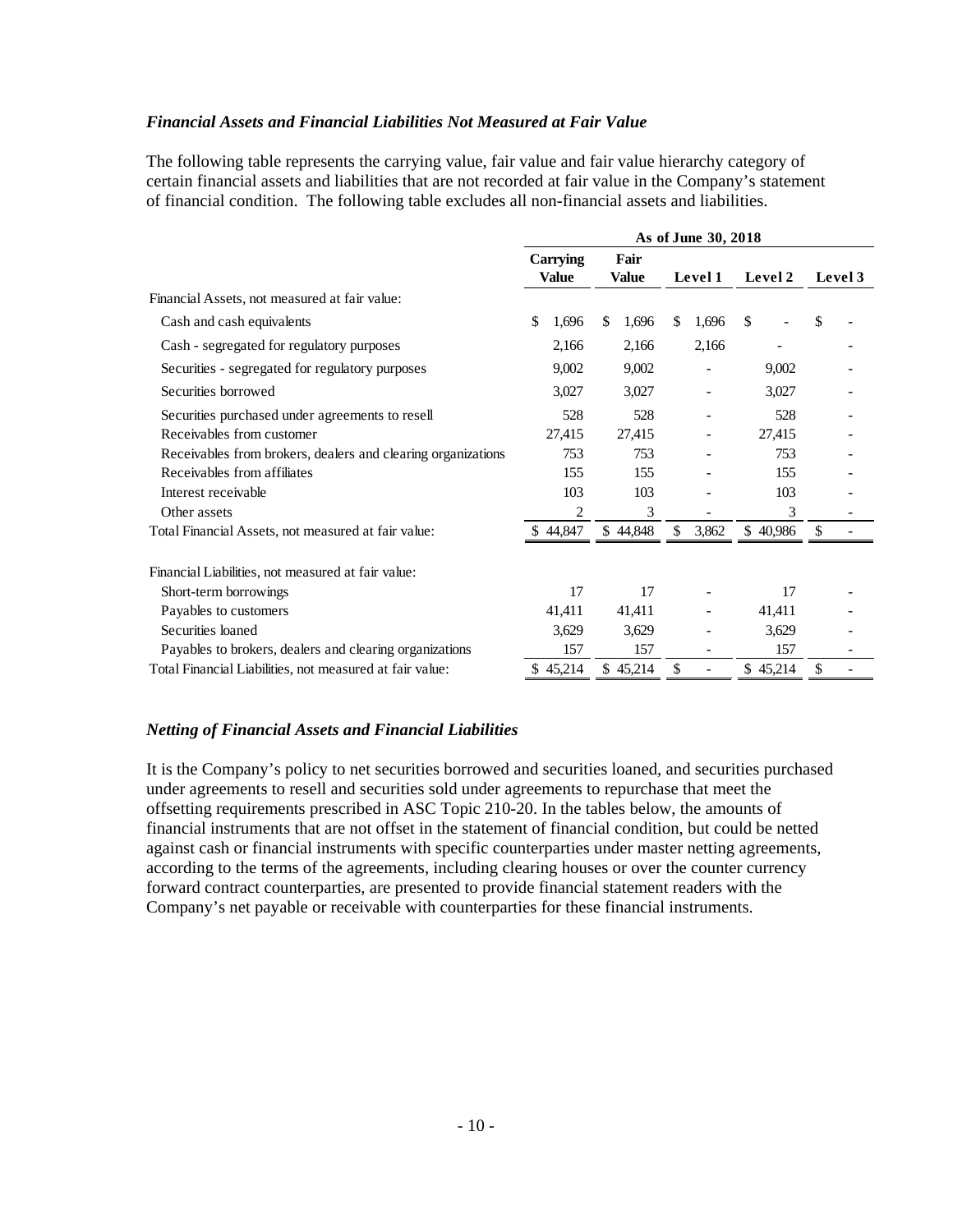The following table sets forth the netting of financial assets and of financial liabilities as of June 30, 2018.

|                                                    | As of June 30, 2018 |                                                                                                                |              |                                                                                               |    |                                                                                                |                                                                                                                                  |          |               |               |
|----------------------------------------------------|---------------------|----------------------------------------------------------------------------------------------------------------|--------------|-----------------------------------------------------------------------------------------------|----|------------------------------------------------------------------------------------------------|----------------------------------------------------------------------------------------------------------------------------------|----------|---------------|---------------|
|                                                    |                     | <b>Gross</b><br><b>Amounts of</b><br><b>Financial</b><br><b>Assets and</b><br><b>Liabilities</b><br>Recognized |              | <b>Amounts</b><br>Offset in the<br>Statement of<br><b>Financial</b><br>$\mathbf{Condition}^2$ |    | <b>Net Amounts</b><br><b>Presented in</b><br>the Statement of<br><b>Financial</b><br>Condition | <b>Amounts Not Offset in</b><br>the Statement of<br><b>Financial Condition</b><br><b>Cash or Financial</b><br><b>Instruments</b> |          |               | Net<br>Amount |
| <b>Offsetting of Financial Assets:</b>             |                     |                                                                                                                |              |                                                                                               |    |                                                                                                |                                                                                                                                  |          |               |               |
| Securities segregated for regulatory purposes -    |                     |                                                                                                                |              |                                                                                               |    |                                                                                                |                                                                                                                                  |          |               |               |
| purchased under agreements to resell               | \$                  | 9,002                                                                                                          | $\mathbf{s}$ |                                                                                               | \$ | 9,002                                                                                          | \$                                                                                                                               | (9,002)  | $\mathcal{S}$ |               |
| Securities borrowed                                |                     | 3,027                                                                                                          |              |                                                                                               |    | 3,027                                                                                          |                                                                                                                                  | (2,924)  |               | 103           |
| Securities purchased under agreements to resell    |                     | 528                                                                                                            |              |                                                                                               |    | 528                                                                                            |                                                                                                                                  | (528)    |               |               |
| Financial Instruments owned, at fair value         |                     |                                                                                                                |              |                                                                                               |    |                                                                                                |                                                                                                                                  |          |               |               |
| Options                                            |                     | 1,074                                                                                                          |              |                                                                                               |    | 1,074                                                                                          |                                                                                                                                  | (347)    |               | 727           |
| Currency forward contracts                         |                     | 5                                                                                                              |              |                                                                                               |    | 5                                                                                              |                                                                                                                                  |          |               | 5             |
| Total                                              | \$                  | 13,636                                                                                                         | \$           |                                                                                               |    | 13,636                                                                                         | \$                                                                                                                               | (12,801) |               | 835           |
| Offsetting of Financial Liabilities:               |                     |                                                                                                                |              |                                                                                               |    |                                                                                                |                                                                                                                                  |          |               |               |
| Securities loaned                                  | \$                  | 3,629                                                                                                          | \$           |                                                                                               | \$ | 3,629                                                                                          | \$                                                                                                                               | (3,456)  | \$            | 173           |
| Financial Instruments sold, but not yet purchased, |                     |                                                                                                                |              |                                                                                               |    |                                                                                                |                                                                                                                                  |          |               |               |
| at fair value                                      |                     |                                                                                                                |              |                                                                                               |    |                                                                                                |                                                                                                                                  |          |               |               |
| Options                                            |                     | 347                                                                                                            |              |                                                                                               |    | 347                                                                                            |                                                                                                                                  | (347)    |               |               |
| Currency forward contracts                         |                     | 5                                                                                                              |              |                                                                                               |    | 5                                                                                              |                                                                                                                                  |          |               | 5             |
| Total                                              | \$                  | 3,981                                                                                                          | \$           |                                                                                               | \$ | 3,981                                                                                          | \$                                                                                                                               | (3,803)  | \$            | 178           |

 $^{(1)}$  As of June 30, 2018, the Company had \$9.0 billion of securities purchased under agreements to resell that were segregated to satisfy regulatory requirements. These securities are included in "Securities - segregated for regulatory purposes" in the statement of financial condition.

<sup>(2)</sup> The Company did not have any balances eligible for netting in accordance with ASC Topic 210-20 at June 30, 2018.

#### *Secured Financing Transactions – Maturities and Collateral Pledged*

The following table presents gross obligations for securities loaned transactions by remaining contractual maturity and class of collateral pledged as of June 30, 2018.

|                   | June 30, 2018<br><b>Remaining Contractual Maturity</b> |               |                          |               |                          |    |                          |    |              |  |
|-------------------|--------------------------------------------------------|---------------|--------------------------|---------------|--------------------------|----|--------------------------|----|--------------|--|
|                   | Overnight<br>and Open                                  |               | Less than<br>30 days     |               | $30 - 90$<br>days        |    | Over 90<br>days          |    | <b>Total</b> |  |
| Securities loaned |                                                        |               |                          |               |                          |    |                          |    |              |  |
| <b>Stocks</b>     | 3,584<br>S                                             | <sup>\$</sup> | $\overline{\phantom{a}}$ | <sup>\$</sup> | $\overline{\phantom{a}}$ | \$ | $\overline{\phantom{a}}$ | \$ | 3,584        |  |
| Corporate bonds   | 45                                                     |               |                          |               |                          |    |                          |    | 45           |  |
| Total             | 3,629                                                  | \$            | $\overline{\phantom{a}}$ |               | $\overline{\phantom{0}}$ |    |                          |    | 3,629        |  |

#### **5. SEGREGATION OF FUNDS AND RESERVE REQUIREMENTS**

As a result of customer activities, the Company is obligated by rules mandated by its primary regulators, the SEC and the CFTC, to segregate or set aside cash or qualified securities to satisfy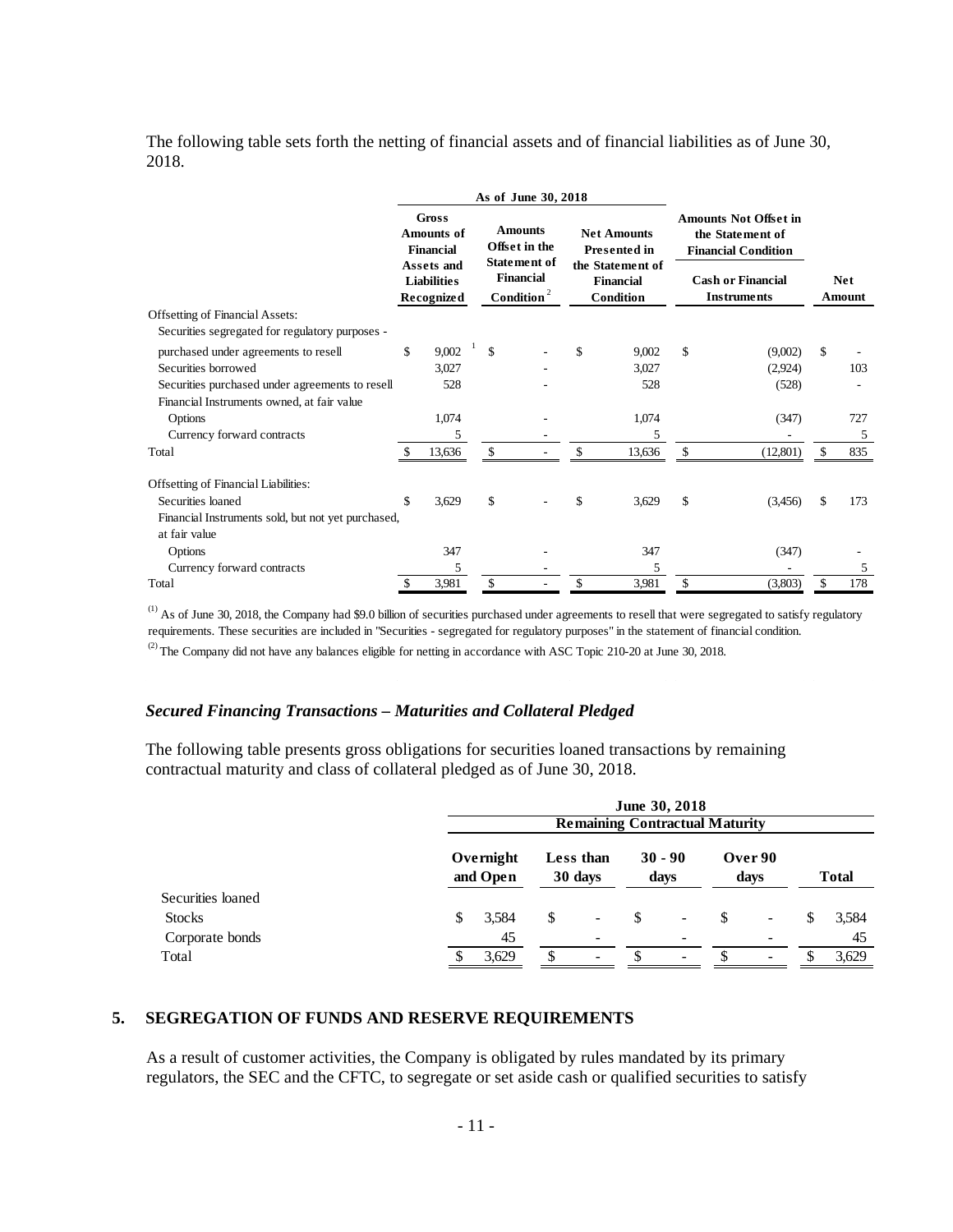such rules which have been promulgated to protect customer assets. In addition, the Company is a member of various clearing organizations at which cash or securities are deposited as required to conduct of day-to-day clearance activities.

Securities – segregated for regulatory purposes consist of the following:

| Securities purchased under agreements to resell | 9,002  |
|-------------------------------------------------|--------|
| U.S. Treasury securities                        | 4.371  |
|                                                 | 13,373 |

In accordance with the Rule 15c3-3 of the Exchange Act, the Company is required to maintain separate bank accounts for the exclusive benefit of customers. At June 30, 2018, the Company held cash and securities of \$1,762 and securities purchased under agreements to resell with a carrying value of \$8,998 to satisfy this requirement.

In accordance with the Rule 15c3-3 of the Exchange Act, the Company is required to maintain separate bank accounts for the exclusive benefit of the proprietary accounts of brokers (commonly referred to as "PAB"). At June 30, 2018, the Company held cash and securities of \$104 and securities purchased under agreements to resell with a carrying value of \$4 to satisfy this requirement.

In accordance with the Commodity Exchange Act, the Company is required to segregate all monies, securities and property received to margin and to guarantee or secure the trades or contracts of customers in regulated commodities. At June 30, 2018, the Company had cash and securities of \$4,235, receivables from brokers, dealers and clearing organizations of \$20, and commodities option contracts with net long market value of \$11 segregated to satisfy this requirement. At June 30, 2018, the net market values of long and short commodity option contracts were included in payables to brokers, dealers and clearing organizations.

In accordance with CFTC Regulation 30.7, the Company is required to segregate all monies, securities and property received to margin and to guarantee or secure the trades or contracts of foreign boards of trade. At June 30, 2018, the Company had cash and securities in the amount of \$434 and receivables from brokers, dealers and clearing organizations of \$117 segregated to satisfy this requirement.

In accordance with NFA Financial Requirements Section 14, the Company is required to hold amounts, equal to or in excess of its retail forex obligation, at one or more qualifying institutions in the U.S. or money center countries (as defined in CFTC Regulation 1.49). NFA authorized the Company to utilize its daily securities reserve computations performed in accordance with SEC Rule 15c3-3 to satisfy this requirement.

#### **6. NET CAPITAL REQUIREMENTS**

The Company is subject to the SEC's Rule 15c3-1 (Uniform Net Capital), which requires the maintenance of minimum net capital. The Company has elected to use the alternative method permitted by the rule, which requires it to maintain minimum net capital, as defined, equal to the greater of \$0.5 or 2% of aggregate debit balances arising from customer transactions, as defined. The Company is also subject to the CFTC's minimum financial requirements (Regulation 1.17), which require it to maintain minimum net capital, as defined, equal to the greater of a) \$20 plus 5% of total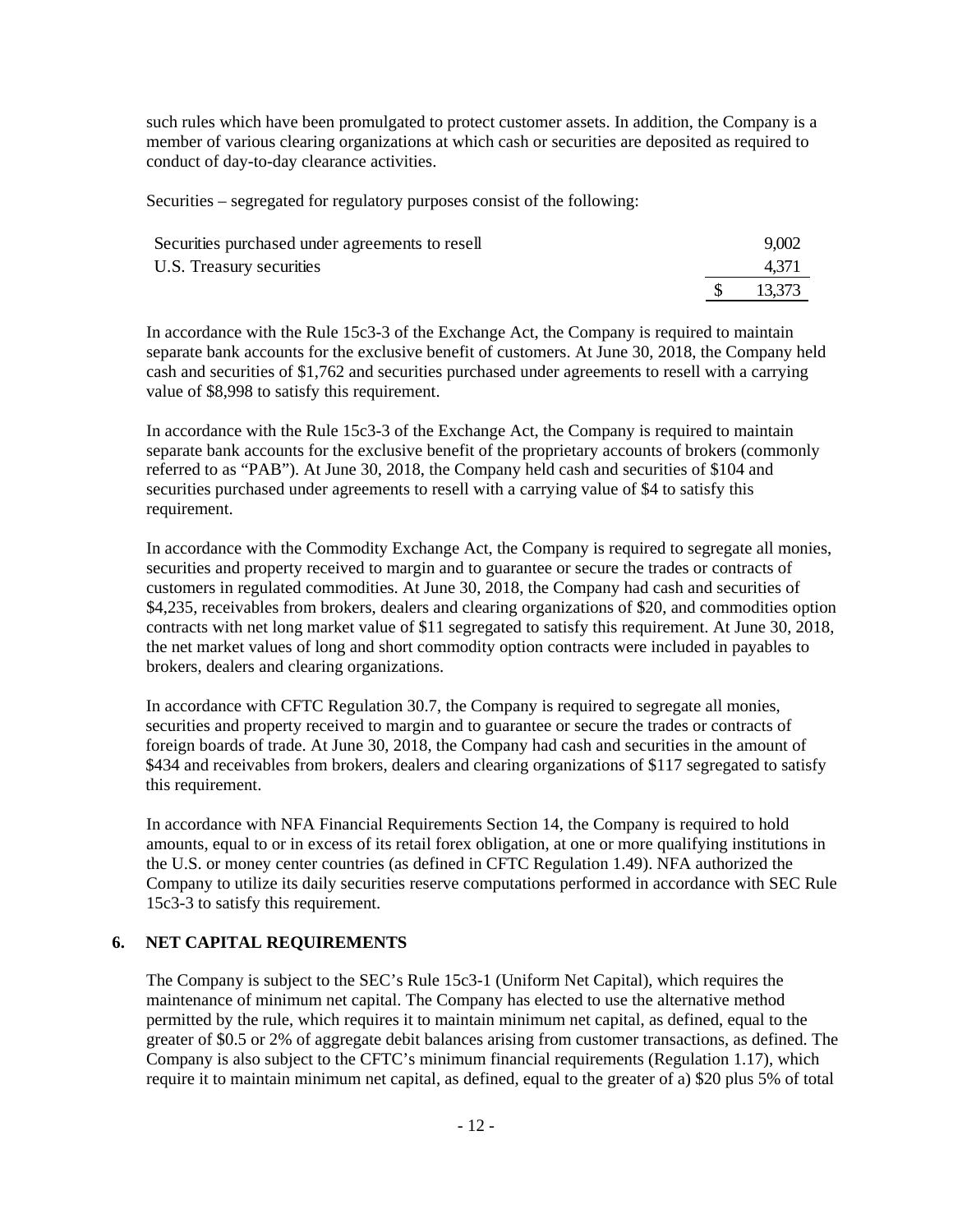retail forex obligations in excess of \$10, or b) 8% of the total commodities risk margin requirement for all positions carried in customer and non-customer accounts. The Uniform Net Capital Rule also provides that equity capital may not be withdrawn or cash dividends paid if the resulting net capital would be less than 5% of aggregate debit balances arising from customer transactions. At June 30, 2018, the Company had net capital of \$4,161, which was \$3,696 in excess of the required net capital of \$465.

# **7. RELATED PARTY TRANSACTIONS**

In the normal course of business, the Company enters into securities transactions such as trade execution, securities lending, and securities purchased under agreements to resell transactions with affiliates. The Company also shares administrative, financial and technological resources with affiliates. All related party transactions have been executed under arm's length conditions.

 The Company's related party transactions are mainly conducted with its parent, IBG LLC, Timber Hill LLC, Interactive Brokers Corp., Interactive Brokers Canada Inc., Timber Hill Canada Company, Interactive Brokers (U.K.) Limited, Covestor, Inc. and its subsidiary, Covestor Limited, Timber Hill Europe AG, Interactive Brokers Hong Kong Limited, IB Business Services (Shanghai) Company Limited, Interactive Brokers Securities Japan, Inc., and Interactive Brokers Australia Pty Limited.

Brokerage transaction receivables and payables are reported gross. Other affiliate receivables and payables including interest, administrative, consulting and service fees, and advances are reported net by affiliate.

Included in receivables from and payables to customers in the statement of financial condition are accounts receivable from and payable to directors, officers and affiliate customer accounts.

Included in assets in the statement of financial condition were the following amounts with related parties at June 30, 2018:

| Securities borrowed                                          | 332   |
|--------------------------------------------------------------|-------|
| Receivables from customers                                   | 2.514 |
| Receivables from brokers, dealers and clearing organizations | 550   |
| Receivables from affiliates                                  | 155   |
| Other receivables: interest                                  |       |

Included in liabilities in the statement of financial condition are the following amounts with related parties at June 30, 2018:

| Securities loaned                                       | 242   |
|---------------------------------------------------------|-------|
| Payables to customers                                   | 2,142 |
| Payables to brokers, dealers and clearing organizations | 129   |
| Payables to affiliates                                  | 58    |
| Interest payable                                        |       |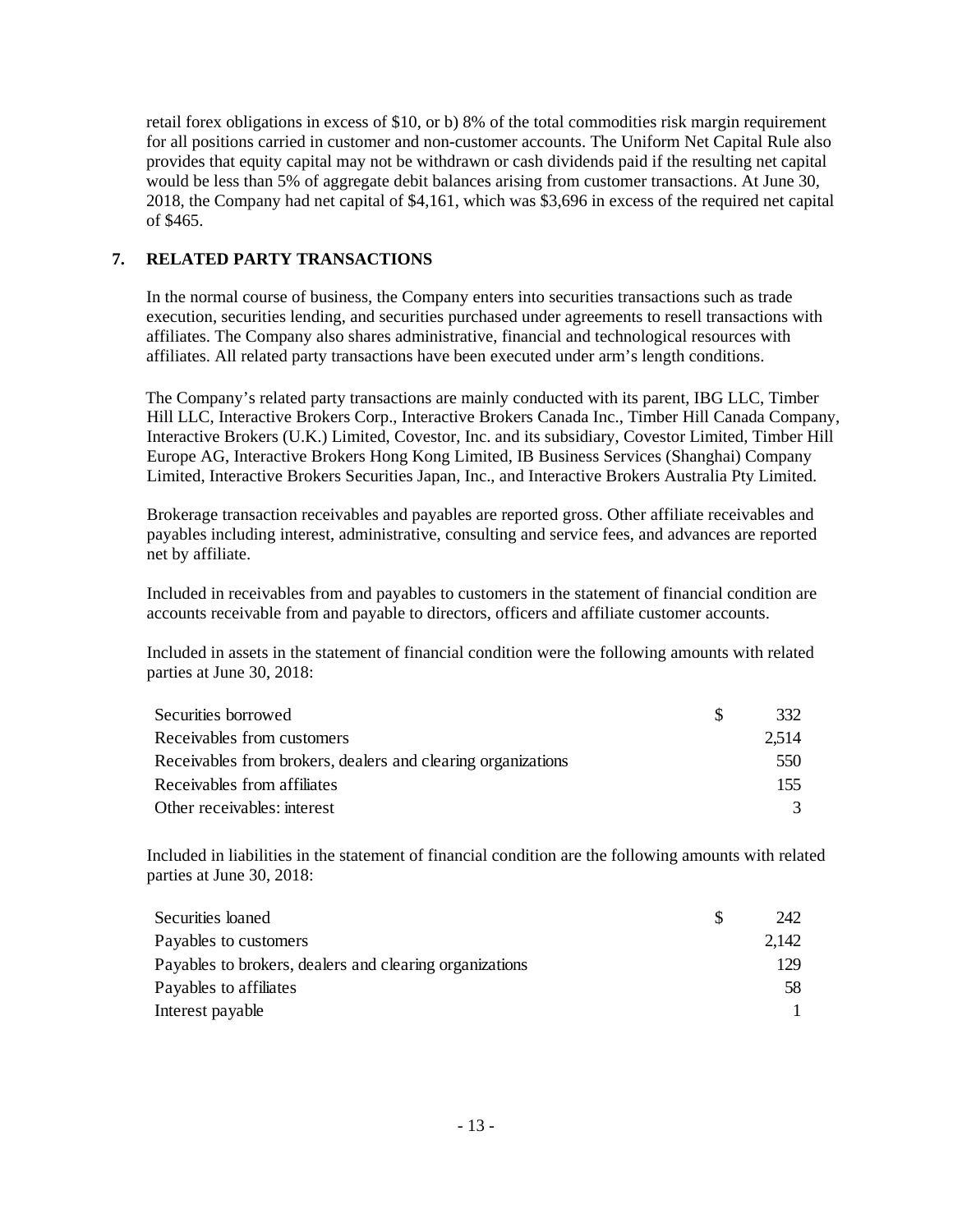# **8. DEFINED CONTRIBUTION AND EMPLOYEE INCENTIVE PLANS**

# *Defined Contribution Plan*

The Company offers to employees who have met minimum service requirements the opportunity to participate in defined contribution retirement plans qualifying under the provisions of Section 401(k) of the Internal Revenue Code. The general purpose of this plan is to provide employees with an incentive to make regular savings in order to provide additional financial security during retirement. This plan provides for the Company to match 50% of the employees' pre-tax contribution, up to a maximum of 10% of eligible earnings. The employee is vested in the matching contribution incrementally over six years of service.

# *2007 Stock Incentive Plan*

Under IBG, Inc.'s Stock Incentive Plan, up to 30 million shares of IBG, Inc.'s common stock may be issued to satisfy vested restricted stock units granted to directors, officers, employees, contractors and consultants of the Company. The purpose of the Stock Incentive Plan is to promote the Company's long-term financial success by attracting, retaining, and rewarding eligible participants.

The Stock Incentive Plan is administered by the Compensation Committee of IBG, Inc.'s Board of Directors. The Compensation Committee has discretionary authority to determine the eligibility to participate in the Stock Incentive Plan and establishes the terms and conditions of the awards, including the number of awards granted to each participant and all other terms and conditions applicable to such awards in individual grant agreements. Awards are expected to be made primarily through grants of IBG Inc.'s restricted stock units. Stock Incentive Plan awards are subject to issuance over time. All previously granted but not yet earned awards may be cancelled by the Company upon the participant's termination of employment or violation of certain applicable covenants prior to issuance, unless determined otherwise by the Compensation Committee.

The Stock Incentive Plan provides that, upon a change in control, the Compensation Committee may, at its discretion, fully vest any granted but not yet earned awards under the Stock Incentive Plan, or provide that any such granted but not yet earned awards will be honored or assumed, or new rights substituted by the new employer on a substantially similar basis and on terms and conditions substantially comparable to those of the Stock Incentive Plan.

IBG, Inc. is expected to continue to grant awards on or about December 31 of each year to eligible participants, including employees of the Company, as part of an overall plan of equity compensation. Restricted stock units vest and become distributable to participants in accordance with the following schedule:

- 10% on the first vesting date, which is on or about May 9 of each year; and
- an additional 15% on each of the following six anniversaries of the first vesting, assuming continued employment with the Company and compliance with noncompetition and other applicable covenants.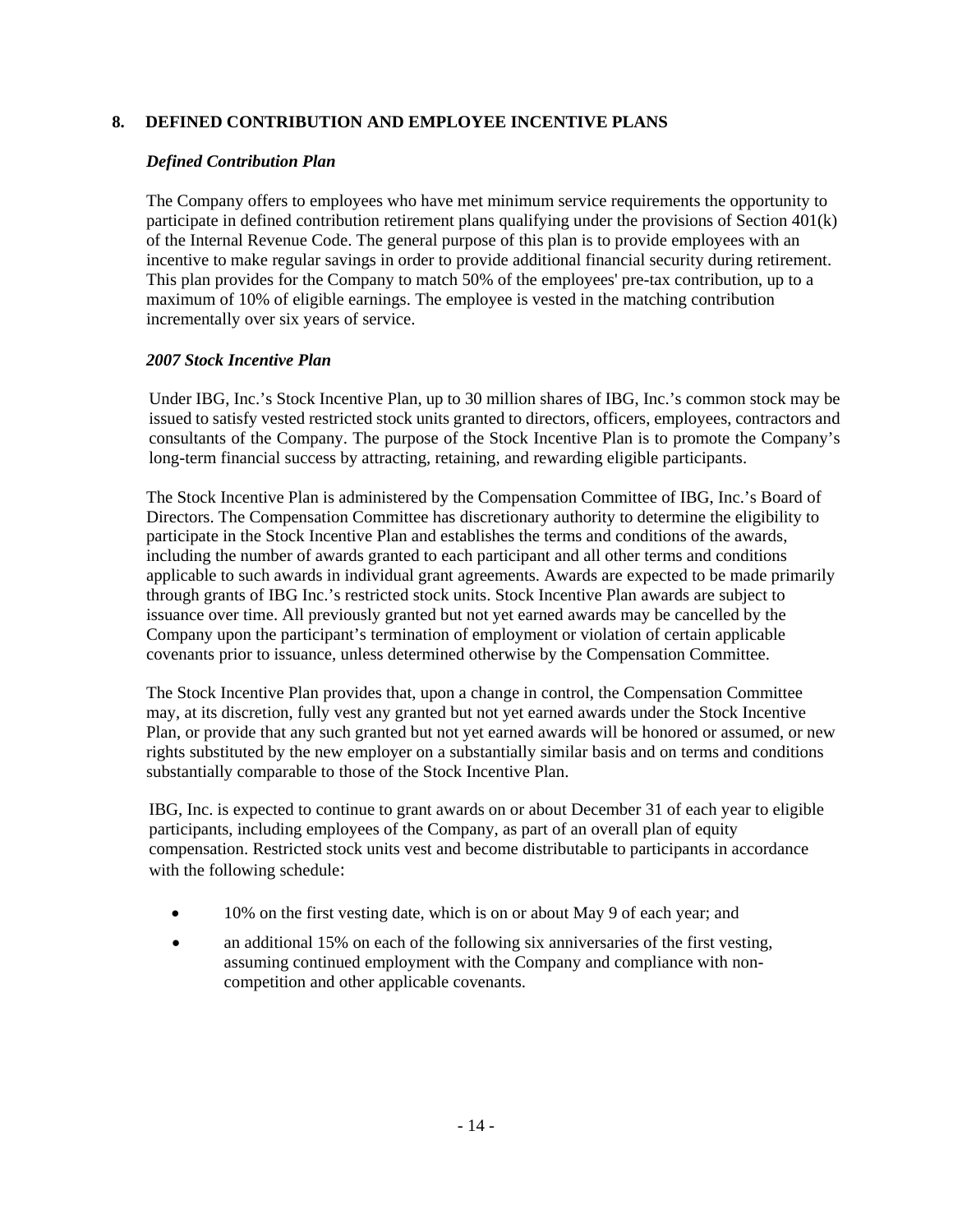The following is a summary of the Stock Incentive Plan activity for the six month period ended June 30, 2018:

|                          | <b>Stock</b><br>Incentive<br>Plan Units <sup>(1)</sup> | <b>Intrinsic Value</b><br>of SIP Shares<br>which Vested<br>and were<br><b>Distributed</b> |
|--------------------------|--------------------------------------------------------|-------------------------------------------------------------------------------------------|
| Balance, January 1, 2018 | 1,578,902                                              |                                                                                           |
| Granted                  |                                                        |                                                                                           |
| Cancelled                | (15,101)                                               |                                                                                           |
| Distributed              | (475, 714)                                             | \$<br>38                                                                                  |
| Balance, June 30, 2018   | 1,088,087                                              |                                                                                           |

(1) Stock Incentive Plan number of granted restricted stock units related to 2017 was adjusted by 1,789 additional restricted stock units during the six months ended June 30, 2018.

Estimated future grants under the Stock Incentive Plan are accrued for ratably during each year (see Note 2). In accordance with the vesting schedule, outstanding awards vest and are distributed to participants yearly on or about May 9 of each year. At the end of each year, there are no vested awards that remain undistributed.

Awards previously granted but not yet earned under the Stock Incentive Plan are subject to the plans' post-employment provisions in the event a participant ceases employment with the Company. Through June 30, 2018, a total of 106,380 restricted stock units have been distributed under these post-employment provisions.

# **9. PROPERTY AND EQUIPMENT**

Property and equipment, which are included in other assets in the statement of financial condition are comprised of leasehold improvements, computer equipment, computer software, and office furniture and equipment.

At June 30, 2018, property and equipment consisted of:

| Leasehold improvements                           |  |
|--------------------------------------------------|--|
| Computer equipment                               |  |
| Computer software                                |  |
| Office furniture and equipment                   |  |
|                                                  |  |
| Less - accumulated depreciation and amortization |  |
| Property and equipment, net                      |  |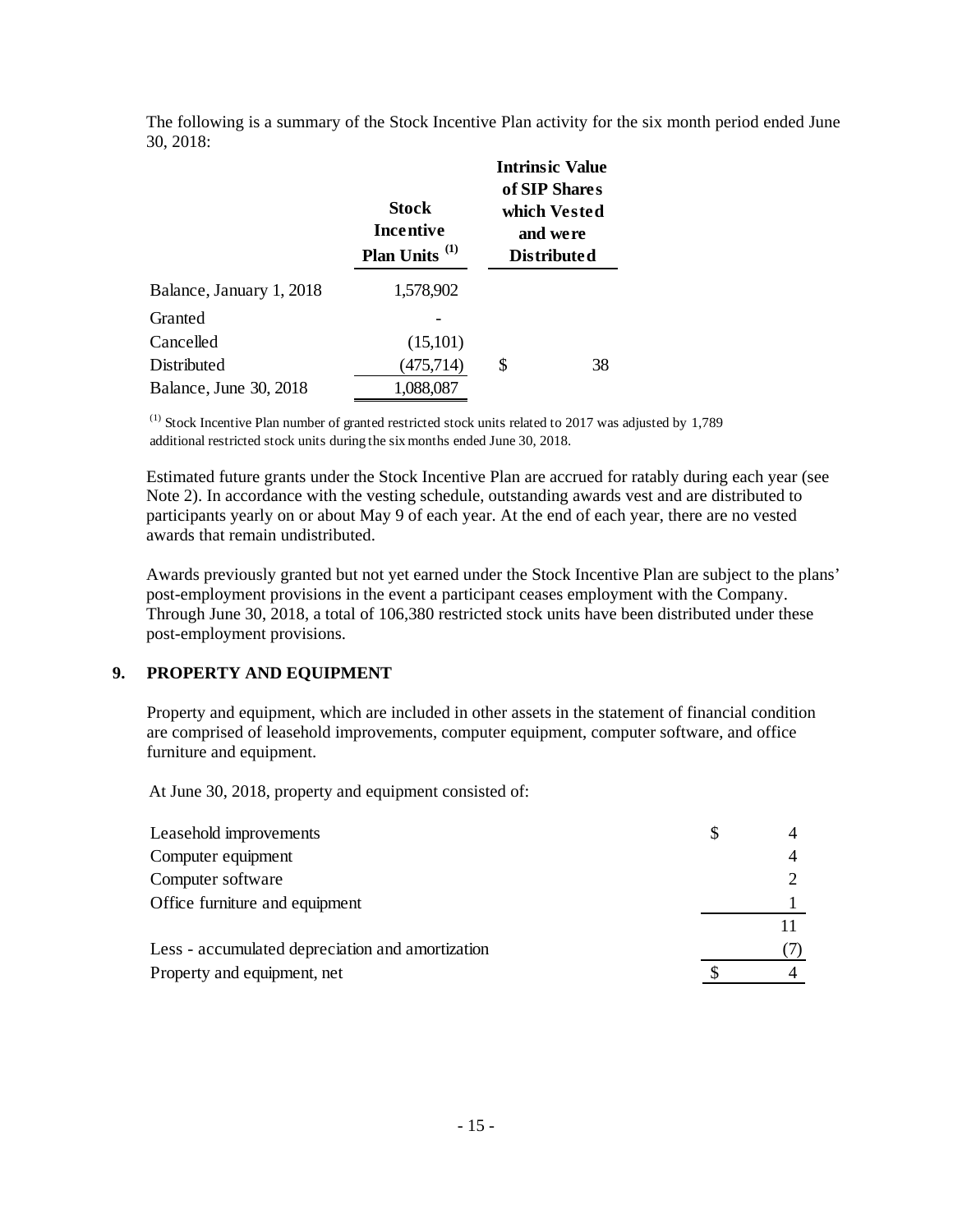#### **10. COMMITMENTS, CONTINGENCIES AND GUARANTEES**

#### *Litigation*

The Company is subject to certain pending and threatened legal actions which arise out of the normal course of business. Litigation is inherently unpredictable, particularly in proceedings where claimants seek substantial or indeterminate damages, or which are in their early stages. The Company has not been able to quantify the actual loss or range of loss related to such legal proceedings, the manner in which they will be resolved, the timing of final resolution or the ultimate settlement. Management believes that the resolution of these actions will not have a material effect, if any, on the Company's business or financial condition.

The Company accounts for potential losses related to litigation in accordance with FASB ASC Topic 450, "Contingencies". As of June 30, 2018, reserves provided for potential losses related to litigation matters were not material.

#### *Trading Technologies Matter*

On February 3, 2010, Trading Technologies International, Inc. ("Trading Technologies") filed a complaint in the U.S. District Court for the Northern District of Illinois, Eastern Division, against IBG, Inc., IBG LLC, IBG Holdings LLC, and the Company. Thereafter, Trading Technologies dismissed IBG, Inc. and IBG Holdings LLC from the case, leaving only IBG LLC and the Company as defendants ("Defendants"). The operative complaint, as amended, alleges that the Defendants have infringed and continue to infringe twelve U.S. patents held by Trading Technologies. Trading Technologies is seeking, among other things, unspecified damages and injunctive relief ("the Litigation"). The Defendants filed an answer to Trading Technologies' amended complaint, as well as related counterclaims. The Defendants deny Trading Technologies' claims, assert that the asserted patents are not infringed and are invalid, and assert several other defenses as well. Trading Technologies also filed patent infringement lawsuits against approximately a dozen other companies in the same court. The Litigation was consolidated with the other lawsuits filed by Trading Technologies.

The Defendants and/or certain codefendants filed petitions with the United States Patent and Trademark Office ("USPTO") for Covered Business Method Review ("CBM Review") on the asserted patents. The District Court granted the Defendants' motion to stay the Litigation pending the CBM Reviews. The USPTO Patent Trial Appeal Board found ten of the twelve asserted patents to be not patentable and two patents to be patentable. The Defendants have filed appeals on the claims that were held to be patentable.

It is difficult to predict the outcome of the matter, however, the Company believes it has meritorious defenses to the allegations made in the complaint and intends to defend itself vigorously against them. However, litigation is inherently uncertain and there can be no guarantee that the Company will prevail or that the Litigation can be settled on favorable terms.

# *Class Action Matter*

On December 18, 2015, a former individual customer filed a purported class action complaint against the Company, IBG, Inc., and Thomas Frank, PhD, the Company's Executive Vice President and Chief Information Officer, in the U.S. District Court for the District of Connecticut. The complaint alleges that the purported class of the Company's customers were harmed by alleged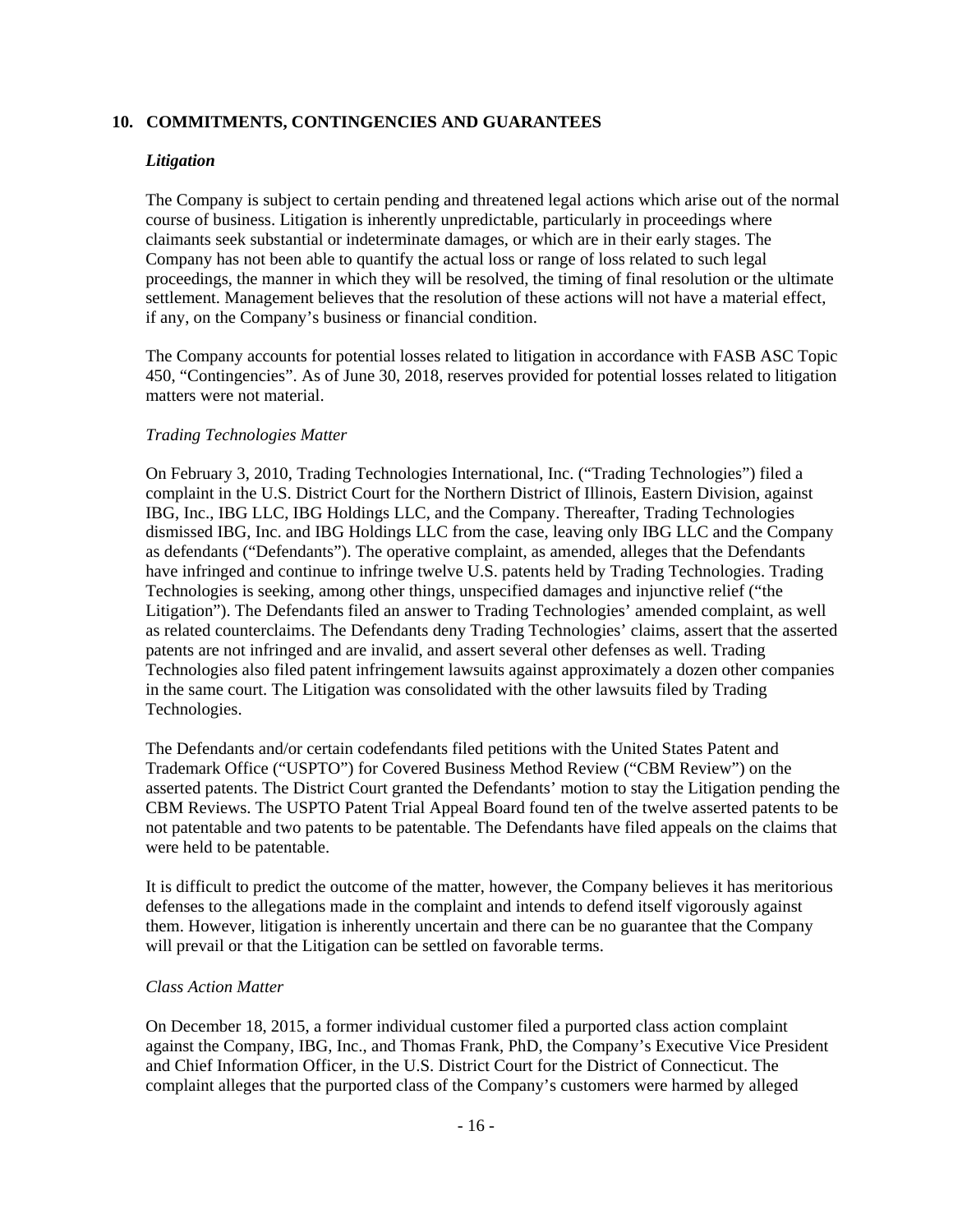"flaws" in the computerized system used to close out (i.e., liquidate) positions in customer brokerage accounts that have margin deficiencies. The complaint seeks, among other things, undefined compensatory damages and declaratory and injunctive relief.

On September 28, 2016, the Court issued an order granting the Company's motion to dismiss the complaint in its entirety, and without providing plaintiff leave to amend. On September 28, 2017, plaintiff appealed to the United States Court of Appeals for the Second Circuit and oral argument has been scheduled for September 7, 2018. The Company believes that the appeal, like the original complaint, lacks merit. Further, even if the Court's dismissal were to be overturned on appeal, the Company does not believe that a purported class action is appropriate given the great differences in portfolios, markets and many other circumstances surrounding the liquidation of any particular customer's margin-deficient account. The Company and the related defendants intend to continue to defend themselves vigorously against the case and, consistent with past practice in connection with this type of unwarranted action, any potential claims for counsel fees and expenses incurred in defending the case shall be fully pursued against the plaintiff.

#### *Guarantees*

The Company provides guarantees to securities and commodities clearing houses and exchanges which meet the accounting definition of a guarantee under FASB ASC Topic 460, "Guarantees." Under standard membership agreements, clearing house and exchange members are required to guarantee collectively the performance of other members. Under the agreements, if a member becomes unable to satisfy its obligations, other members would be required to meet shortfalls. In the opinion of management, the Company's liability under these arrangements is not quantifiable and could exceed the cash and securities they have posted as collateral. However, the potential for the Company to be required to make payments under these arrangements is remote. Accordingly, no contingent liability is carried on the statement of financial condition for these arrangements.

In connection with its retail brokerage business, the Company performs securities and commodities execution, clearance and settlement on behalf of its customers for whom it commits to settle trades submitted by such customers with the respective clearing houses. If a customer fails to fulfill its settlement obligations, the Company must fulfill those settlement obligations. The Company is fully secured by assets in customers' accounts and any proceeds received from securities and commodities transactions entered into by the Company on behalf of customers. No contingent liability is carried on the statement of financial condition for such customer obligations.

#### *Other Commitments*

Certain clearing houses, clearing banks and firms used by the Company are given a security interest in certain assets of the Company held by those clearing organizations. These assets may be applied to satisfy the obligations of the Company to the respective clearing organizations.

# **11. COLLATERALIZED TRANSACTIONS**

The Company enters into securities borrowing and lending transactions and agreements to repurchase and resell securities to obtain securities for settlement and to earn residual interest rate spreads. In addition, the Company's customers pledge their securities owned to collateralize margin loans. Under these transactions, the Company either receives or provides collateral, including equity, corporate debt and U.S. government securities. Under typical agreements, the Company is permitted to sell or repledge securities received as collateral and use these securities to secure securities